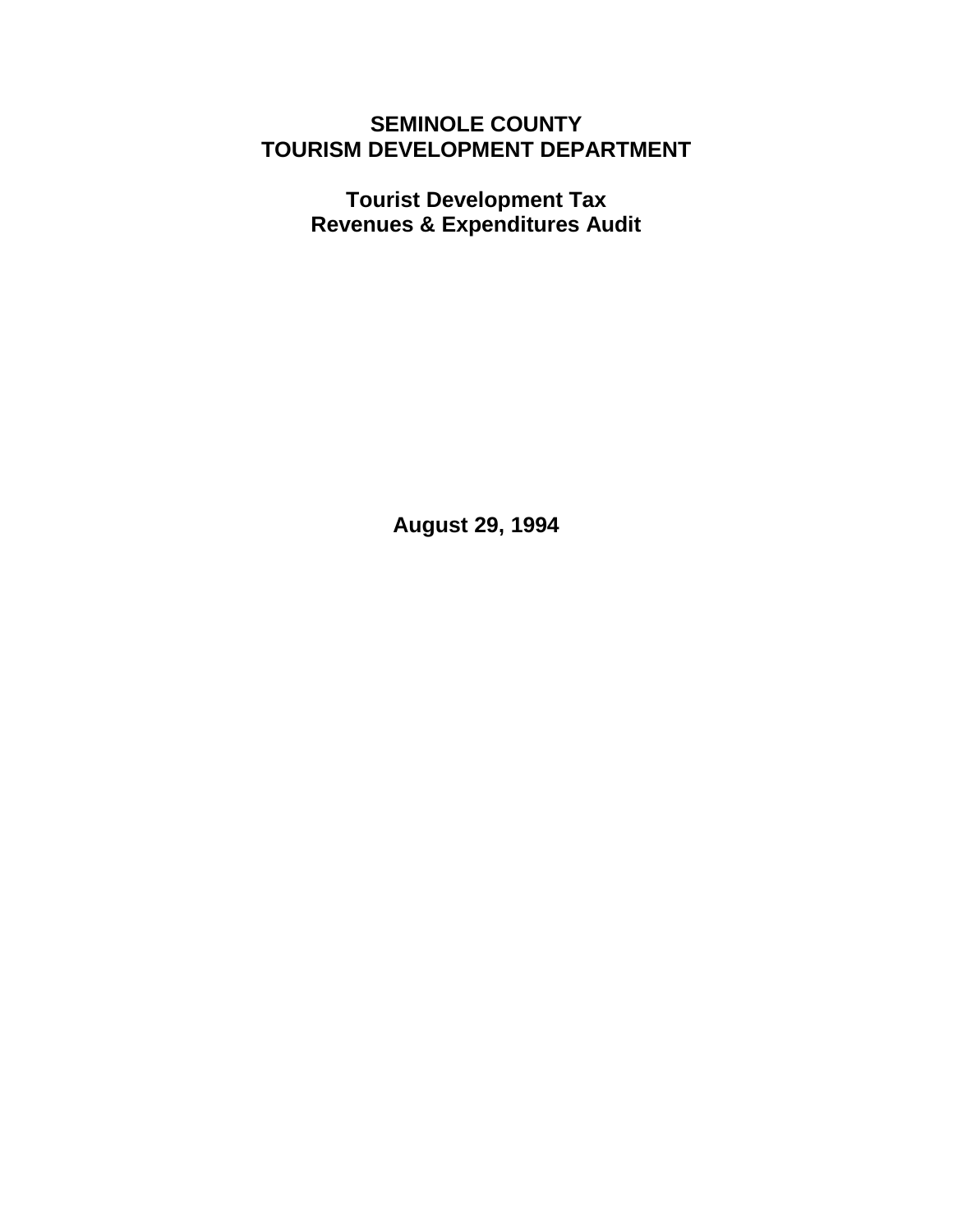August 29, 1994

The Board of County Commissioners Seminole County, Florida

Dear Commissioners:

 I am very pleased to present you with the following audit report of the Tourism Development Department.

 The audit took place between April 4, 1994 and June 24, 1994, and focused on the procedures and internal controls associated with Tourist Development Tax revenues and expenditures. The audit was conducted in accordance with generally accepted government auditing standards. Responses to our audit findings and recommendations from the Tourism Development Director are included herein. The corrective actions implemented in response to our findings and recommendations should provide significant improvements in the level of financial and administrative controls exercised over expenditures of Tourist Development Tax revenues.

 I would like to thank the County Manager, Ron Rabun, Tourism Development Director, Jack Wert, and their staffs for their cooperation and assistance throughout the course of the audit, and express my sincere appreciation to all the County employees who provided assistance to my Internal Audit staff.

With warmest personal regards, I am

Most cordially,

 Maryanne Morse Clerk of the Circuit Court Seminole County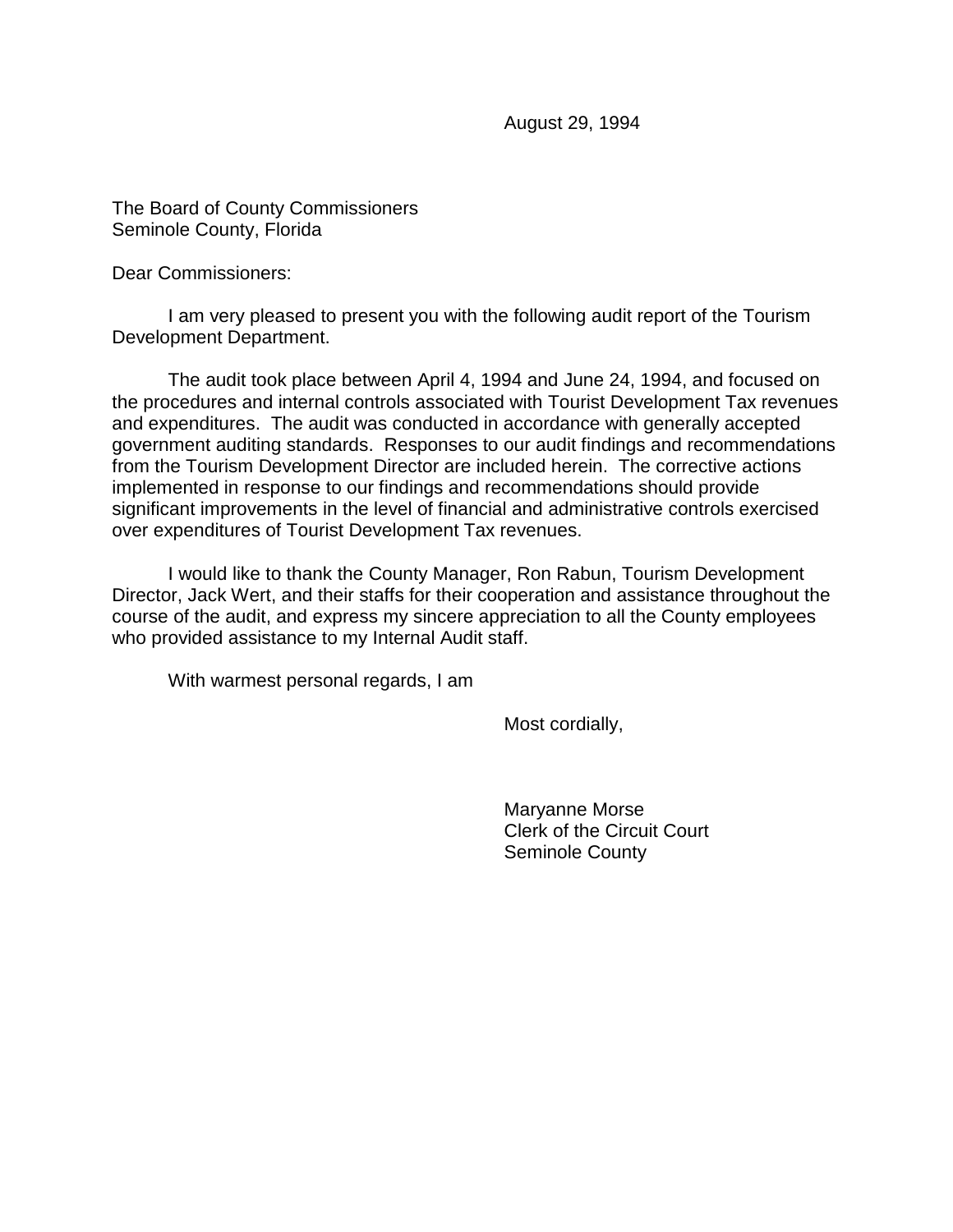# **SEMINOLE COUNTY TOURISM DEVELOPMENT DEPARTMENT**

#### **Tourist Development Tax Revenues & Expenditures Audit**

The Internal Audit Department has completed a revenue and expenditures audit of Seminole County's Tourism Development Department.

# **PURPOSE**

The purpose of the internal audit of Seminole County's Tourism Development Department was to determine that:

- 1. Tourist Development Tax revenues are properly and accurately accounted for and safeguarded; and,
- 2. The procedures and controls exercised over the budgeting, allocation, and expenditure of tourist development revenues are appropriate and adequate to provide a satisfactory level of financial and administrative control and accountability and to ensure compliance with applicable state and local legislation, county policies and the terms and conditions of tourism development sponsorship grants and consulting contracts.

#### **BACKGROUND**

Seminole County's Tourist Development Council (TDC) and Tourism Development Department were established under the authority of the Local Option Tourist Development Act; Florida Statute 125.0104 – County Government; Tourist Development Tax. The TDC was created in February 1988 by the Board of County Commissioners (BCC) to develop a plan for tourist development in Seminole County, including estimated revenues and proposed expenditures, for its approval contingent upon passage of a county ordinance authorizing the tax. On October 4, 1988, the voters of Seminole County approved a two-percent (2%) Tourist Development Tax on transient rental accommodations and the TDC was permanently installed by ordinance. It consists of nine members, appointed by the BCC, representing local governments, the tourist industry, and owners/operators of accommodations subject to the tax. As defined in the Statute, the TDC acts as an advisory group to the BCC regarding tourism development and makes recommendations to them "for the effective operation of the special projects or for the uses of the tourism development revenue." Sponsorship grants initiated by the TDC to provide funds for tourism-related activities or events make up the bulk of the special projects. The BCC must approve all expenditures of the tourist development tax funds including sponsorship grants initiated by the TDC.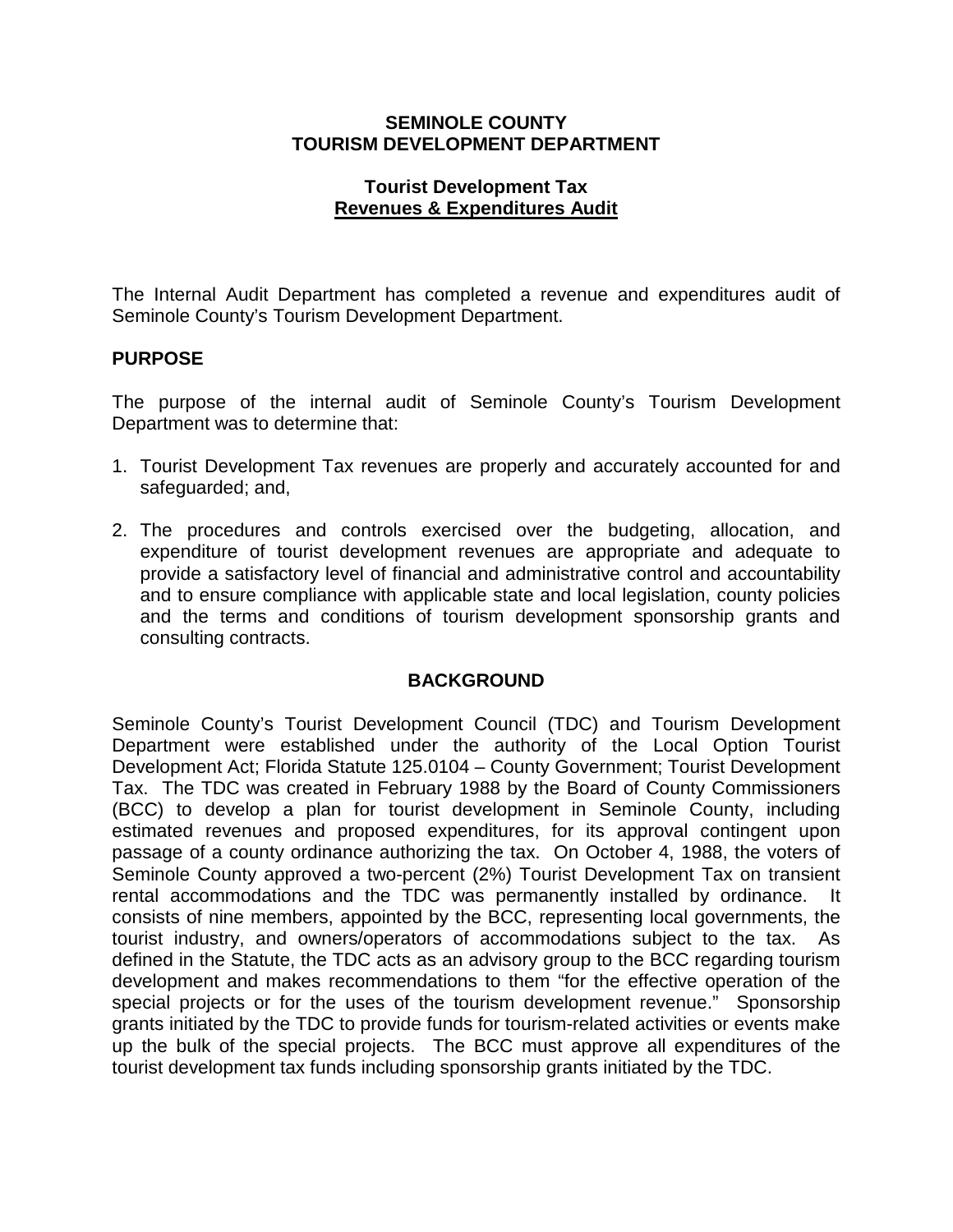In December 1990, the county hired a Tourism Development Director and initiated the Tourism Development Department. The Director works closely with the TDC and reports to the Deputy County Manager/Administration. The Tourism Development Department's primary goal is to increase the number of visitors to Seminole County by creating tourism related marketing and promotional programs, placing advertisements, distributing brochures and other tourist related material, and providing sponsorship support (i.e., grants) for cultural, sporting, and other events in and around Seminole County. The department currently consists of a director, an events coordinator, and an administrative secretary with additional temporary help employed as needed. Its operating budget is totally funded by tourist development revenues and is subject to approval by the BCC. The Tourism Development Department's offices also serve as Seminole County's Convention and Visitor's Bureau.

On January 1, 1993, the tax was increased from two percent (2%) to three percent (3%) to finance the issuance of \$2,895,000 of Tourist Development Tax Revenue Bonds – Series 1992. The bond proceeds were used to build the Sports Training Center (STC) at Lake Sylvan Park. The STC will provide a training facility for the United States Soccer Federation's National teams, enhance Seminole County's youth soccer programs, and form an integral part of Seminole County's tourism development program. The STC was completed and opened in July 1993. Yearly debt service for the bonds of approximately \$249, 100 will be required through the year 2012. The BCC also provides a yearly grant of \$180,000 from tourism development tax revenues to the Central Florida Zoo. Tourist Development Tax revenues for fiscal year 1992-93 were approximately \$864,000. Anticipated revenues for 1993-94 are approximately \$900,000.

# **SCOPE**

The scope of our internal audit of the Tourism Development Department consisted of analytical reviews on a limited basis of the procedures and controls associated with Tourist Development Tax revenues and budgeting processes, and a more comprehensive examination of the various types of expenditures made by the department. Our audit work included:

- Reviews of the enabling Seminole County ordinances #88-9 and #93-7, the County's Purchasing Code, and Florida Statutes 112.061 and 125.0104.
- A review of the procedures and controls exercised over Tourist Development Tax remittances from the Seminole County Tax Collector and substantive testing limited to the period when local collection of the taxes was initiated and thereafter.
- Interviews of key personnel in the Tourism Development Department, County Finance, Office of Management and Budget, Purchasing, Library and Leisure Services, and the County Attorney's Office regarding Tourism Development's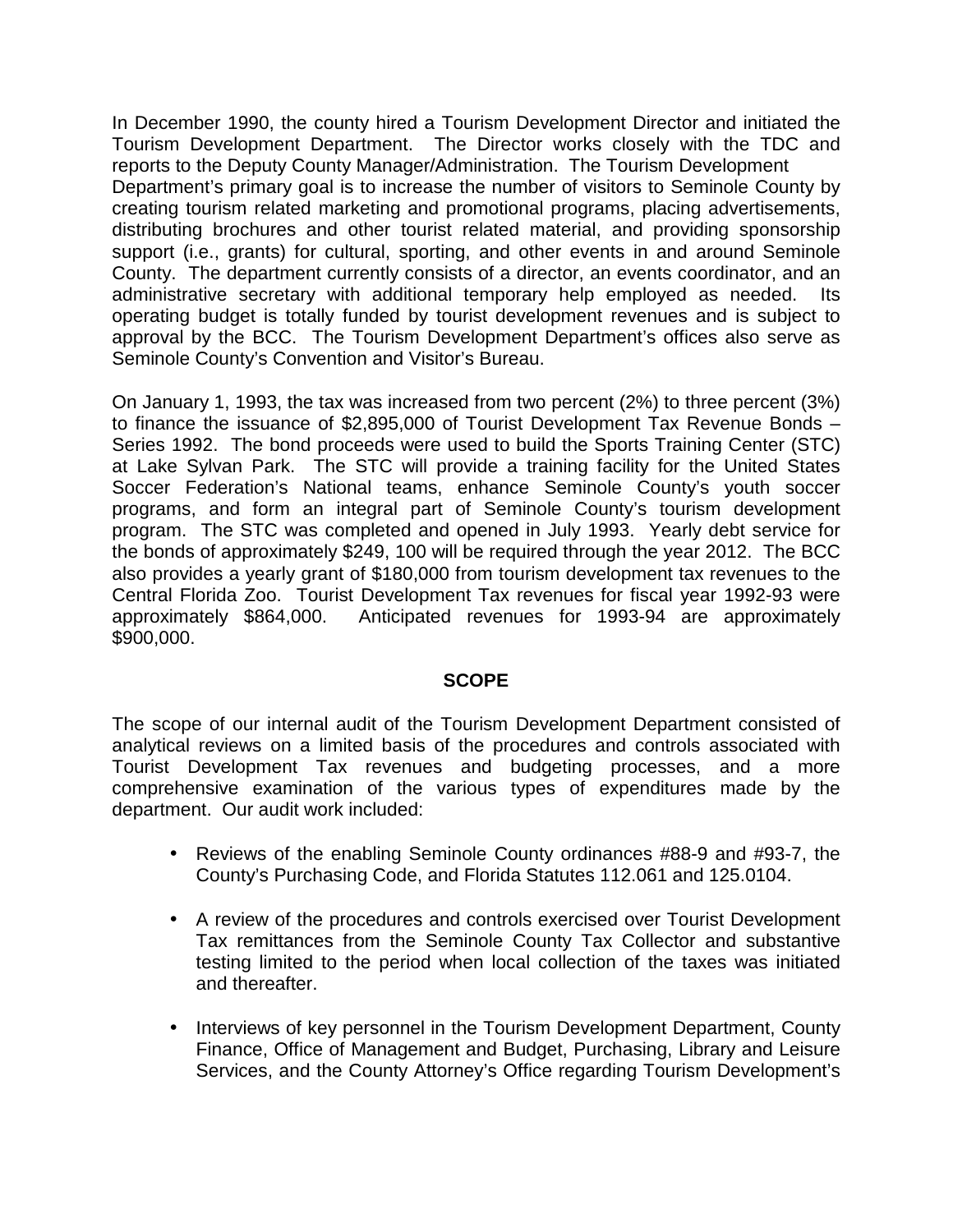budgeting, accounting, and expenditure processes including sponsorship agreements.

- An examination of the Tourism Development Department's 1993-94 fiscal year budget and actual expenditures and the proposed budget for 1994-95.
- Detailed reviews of eighteen sponsorship agreements, one media relations consulting contract, one market analysis study contract, and examinations and evaluations of corresponding expenditure and contract related documentation including TDC meeting minutes.
- A limited financial review of the Tourism Development Tax Revenue Bond Series 1992 issue and the accounting and allocation of the funds including current and long term debt obligations. A detailed examination of the Purchasing Division's records regarding the bidding processes and financial oversight exercised over the building of the Sports Training Center was also performed.
- Detailed examinations, on a sample basis, of various operating expenditures to ascertain their propriety and the adequacy of their supporting documentation.
- Other such auditing as considered necessary in the circumstances.

The audit field work was started on April 4, 1994 and completed on June 24, 1994. The audit was conducted by Julie Watermolen and Paul Wise.

# **OVERALL EVALUATION**

It is our opinion, based on the results of this audit, that the financial and administrative controls exercised over Tourist Development Tax expenditures by Seminole County's Tourism Development Department are inadequate and require significant corrective actions to:

- Ensure compliance with the terms and conditions of sponsorship grants and consulting contracts including sufficient documentation.
- Assure compliance with state and county statutory and regulatory requirements.
- Provide an adequate level of financial internal control and accountability.
- Improve conformity with County purchasing, payroll, and disbursement policies and procedures.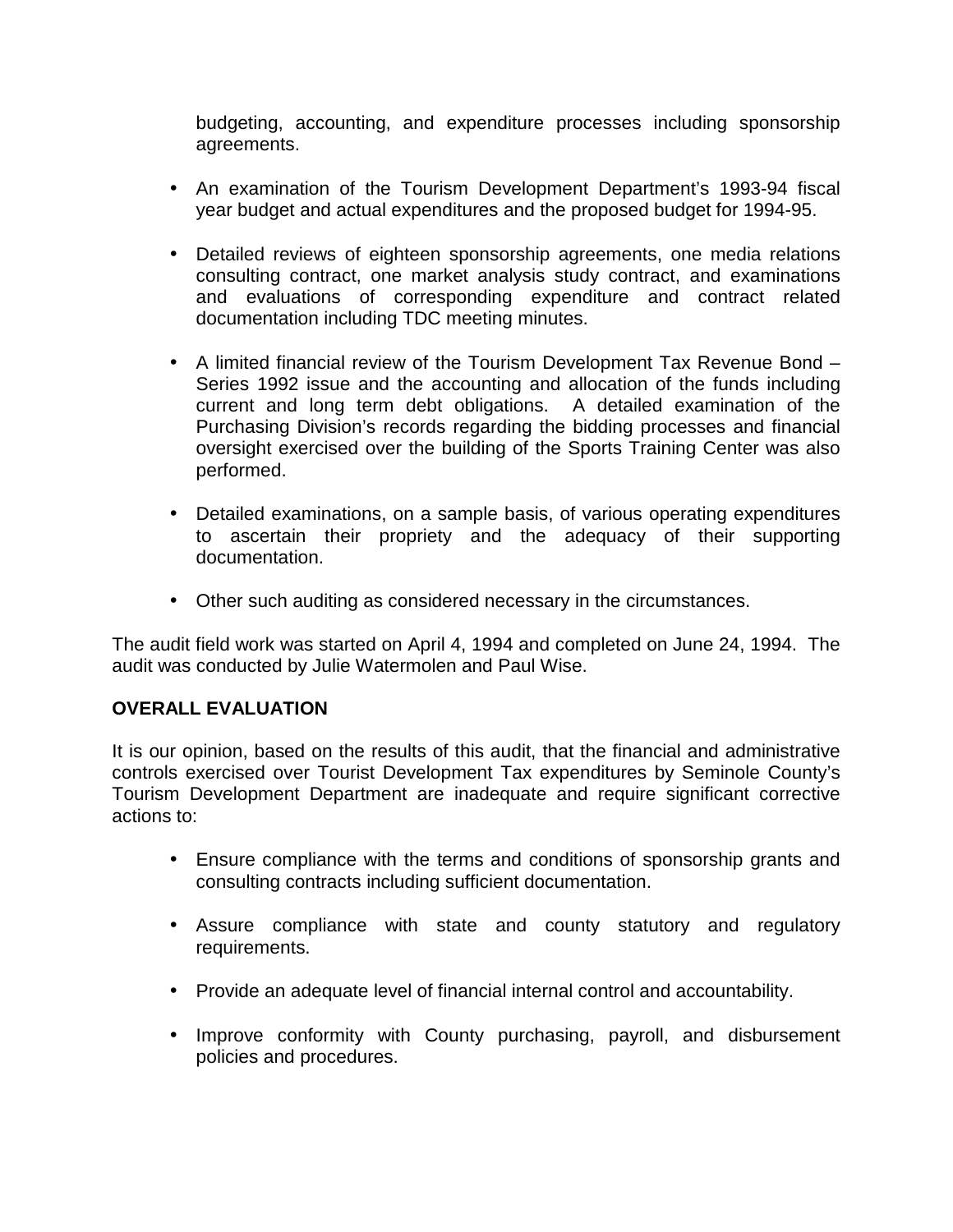The audit findings indicate that too much financial independence is exercised by the Tourism Development Director.

Florida Statute 125.0104 – Tourist Development Tax, gives significant financial review responsibility and expenditure oversight authority to the Tourist Development Council (TDC), the advisory council appointed by the Board of County Commissioners under the statute. Internal Audit has determined through our review of TDC meeting minutes that the TDC does a commendable job in the allocation of sponsorships funds and direction of the marketing and promotional activities of the Tourism Development Department. Nonetheless, given the results of our internal audit, we would hope that the TDC takes a more active and formal role in conducting their oversight responsibilities over the budgeting and expenditure processes, including operating expenses, to provide greater accountability and control over the disbursements of Tourist Development Tax funds.

The following details our audit findings and recommendations for corrective action.

# **Finding No. 1**

# **The Tourism Development Department has committed and expended Tourist Development Tax funds without approval of the Board of County Commissioners.**

The Director of the Tourism Development Department has committed, and in some cases expended, Tourist Development Tax funds without a formal agreement being prepared and reviewed by the County Attorney, and without the approval of the Board of County Commissioners (BCC). We found four specific instances where the Director made unauthorized financial commitments during the current fiscal year.

- 1) On May 31, 1994, the Tourism Development Director signed a contract with T. Skorman Productions, Inc. for a July 1, 1994 performance by Tommy James & The Shondells at Cranes Roost Park. The contract was for \$19,500 plus special provisions which included ten single hotel rooms, sound, light, backline equipment and staging. No evidence of BCC approval was found.
- 2) On May 6, 1994, at \$1,000 payment was made to the City of Oviedo to help offset the cost of the visit by the U.S. Volleyball Association on February 23 and 24, 1994 to look at a potential headquarters site. The payment was authorized by the Tourism Development Director based on an oral agreement between him and the City of Oviedo's Director of Parks and Recreation. No evidence of BCC approval was found.
- 3) On March 22, 1994, an invoice for \$3,000 from the Amateur Softball Association (ASA) was authorized by the Tourism Development Director and paid. The payment represented one quarter of a \$12,000 bid guarantee for the 1994 Men's Class B Slow Pitch National Championships. A contract for this event has been executed between the ASA and the Metro Orlando Amateur Softball Association; however, no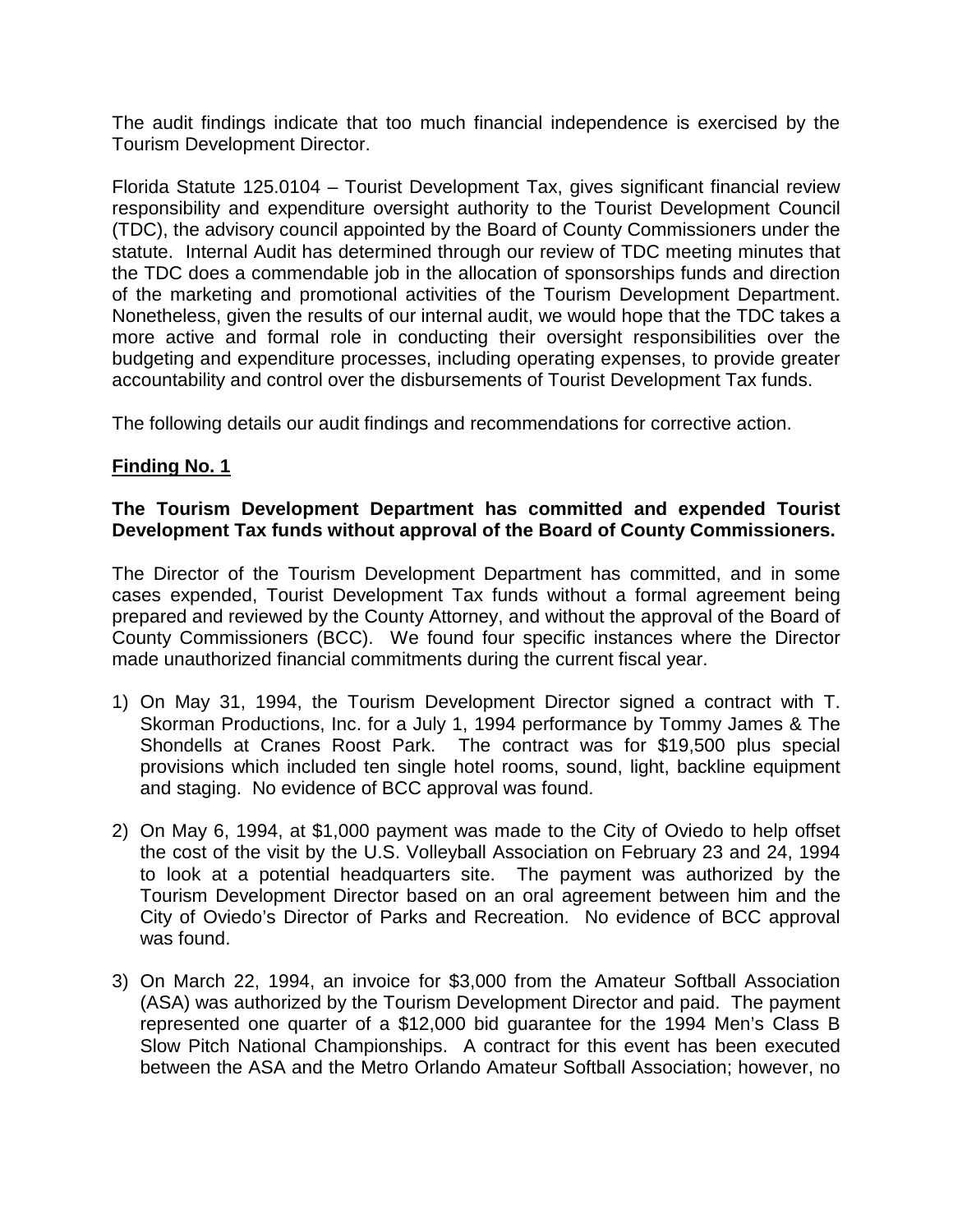sponsorship agreement between the Metro Orlando Amateur Softball Association and Seminole County has been approved and/or executed by the BCC.

4) In December 1993, the Orlando Area Sports Commission (OASC) along with the Seminole County Convention & Visitors Bureau (i.e., the Tourist Development Department) announced that their bid proposal to host the 1994 Senior Softball World Series (SSWS) in October 1994 had been accepted. The proposal included a funding commitment by OASC of \$100,000; \$60,000 in cash and \$40,000 in "in-kind" services.

On March 30, 1994, the Director, in the name of the Seminole County TDC, pledged \$5,000 in support of a \$60,000 irrevocable Letter of Credit issued by SunBank on behalf of the OASC for the "front money" cash portion of the bid. The documents we examined indicate that nine private companies, one not-for-profit organization (OASC), and one governmental agency (Seminole County TDC) made commitments of \$5,000 each to guarantee the Letter of Credit. The guarantee states:

"Pursuant to your request for a guarantee to support the issuance of a \$60,000 Letter of Credit issued by SunBank in conjunction with the 1994 Senior World Series of Softball, the undersigned hereby represents that they are legally empowered to obligate their respective company for a commitment to a contribution of \$5,000 if called upon to do so on October 1, 1994. It is agreed that the Sports Commission will make a best effort to secure contributions, which will replace our commitments, and if successful, we will not be expected to fund said commitment. In the alternative however, we the undersigned hereby commit that we shall fund our share of the above-referenced commitment (or a prorated share in the event OASC is partially successful in collecting replacement funding) within 15 days of a properly authorized written request by OASC for funding."

We were informed on June 22, 1994, that a contract is currently being negotiated between OASC and the SSWS for this event, but it has not been completed and executed. A sponsorship agreement between the OASC and Seminole County for the event has been drafted and is being reviewed by the County Attorney, however, it has not been finalized and presented to the BCC for their approval as yet.

A part-time events coordinator was hired in March 1994, by the Tourism Development Department to coordinate softball field acquisition and scheduling, set up a Housing Bureau, and make other necessary operating arrangements for the SSWS. The Events Coordinator is now working full-time on the event (an additional \$7,000 has been transferred from the Tourism Development budget's contingency account to cover these additional wages). Her duties were expanded to include raising the \$60,000 in sponsorship donations and handling some printing and advertising for OASC.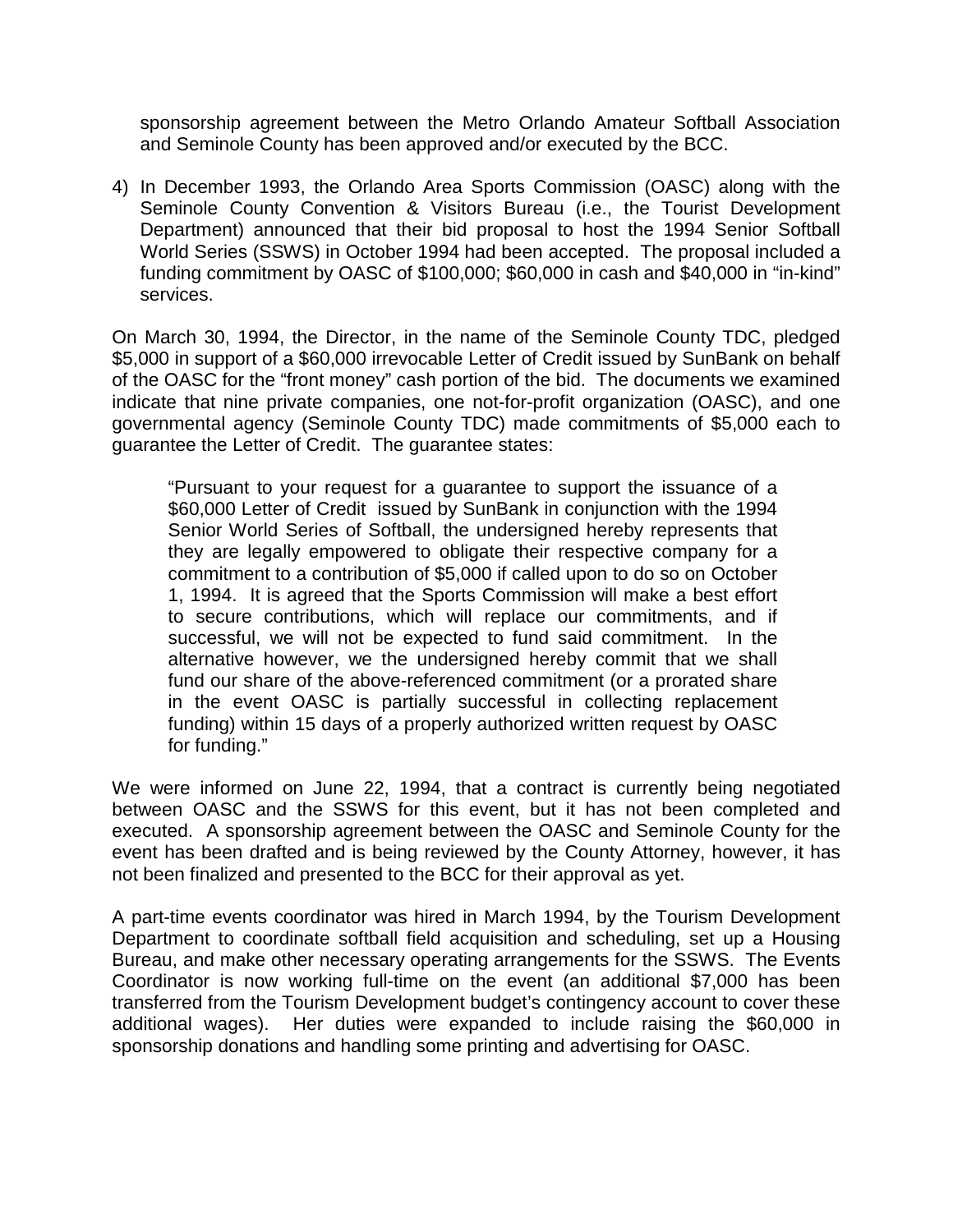Consequently, it appears that Tourism Development is providing manpower and services to OASC and SSWS that should have been properly defined in a sponsorship agreement between Seminole County and OASC.

#### **Recommendations**

Internal Audit realizes that the Tourism Development Department is unique within Seminole County government. Its funding sources, statutory requirements (including TDC oversight), sponsorships program, and promotional and advertising activities set it apart from other County departments. However, the Tourism Development Department still must adhere to the County's policy requiring Board of County Commissioners' formal approval to commit County funds before a Director can authorize and expenditure. We recommend that:

- 1) All sponsorship initiatives and proposed promotional expenditures of tourist development funds or services be approved on an advisory basis by the TDC as defined in Florida Statutes, Chapter 125.0104, County Government – Tourist Development Tax and documented on a special form developed for that specific purpose. The form should be signed by the TDC Chairman and the Tourism Development Director as evidence of their approval.
- 2) Sponsorship agreements be prepared for all TDC recommended sponsorships and promotional expenditures, reviewed by the County Attorney, and approved and executed by the BCC before any agreements, contracts, and/or other binding documents are signed by the Tourism Development Director. A copy of the signed TDC approval form should be attached to the sponsorship agreement as documentary evidence of TDC's advisory approval.
- 3) County Finance ensure that a formal sponsorship agreement has been approved by the BCC, recorded in the County records, and the funds properly encumbered before any expenditures are made regardless of the Director's authorization.

Specific to the Senior Softball World Series, we have a real concern regarding the \$40,000 of "in-kind services" OASC is to provide. Since final contracts, either between OASC and SSWS, or OASC and Seminole County, did not exist prior to the completion of our audit fieldwork, we could not review them to determine if "in-kind services" have been legally addressed and defined. Therefore, we believe it is prudent and in the best interests of Seminole County that a sponsorship agreement between the County and OASC for this event not be processed and executed until the agreement between OASC and SSWS has been finalized and reviewed by the TDC, and that all TDC recommended commitments of funds and services to OASC for the event be defined and detailed in Seminole County's agreement with it.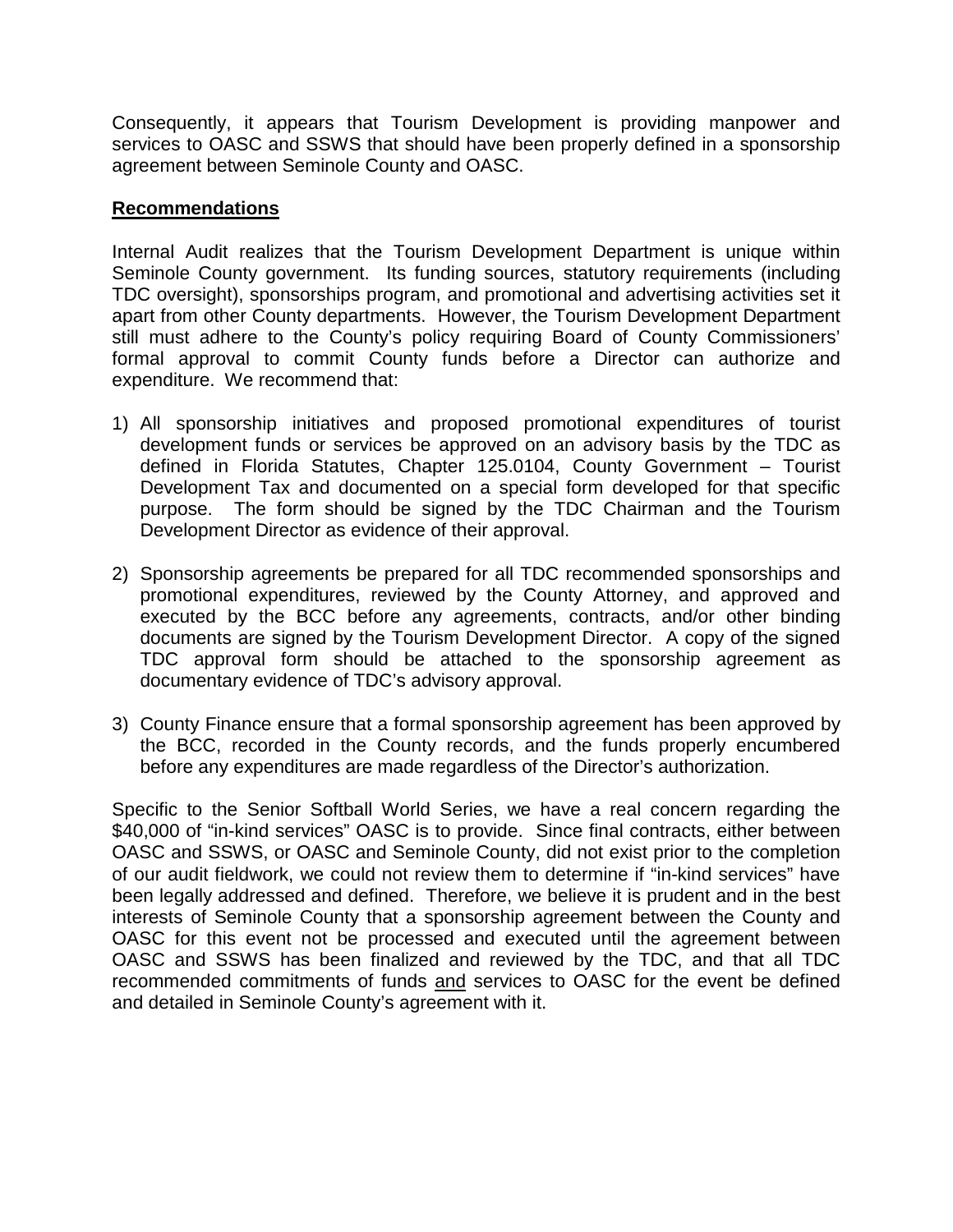# **Finding No. 2**

#### **Tourism Development sponsorship agreements are not adequately monitored to ensure compliance with their terms and conditions.**

The Tourism Development Director is responsible for monitoring and verifying compliance with the terms and conditions of TDC sponsorship agreements. It is our opinion, based on the results of our review of expenditures related to eighteen (18) sponsorship agreements, that the Tourism Development Director is not adequately performing this responsibility. We noted the following discrepancies:

- Eleven (11) sponsorship agreements required the submission of cancelled checks and original invoice. For ten (10) of these contracts, no cancelled checks were submitted with the requests for payment. Only copies of invoices were attached in support, not the originals as required. The eleventh contract had a request for payment with a check copy attached, but no invoice, in any form, was submitted.
- Fourteen (14) sponsorship agreements required the submission of a financial statement. For thirteen (13) of these contracts, no financial statements were received and filed in the Tourism Development Department.
- Twelve (12) sponsorship agreements required the submission of an interim and/or final narrative report describing the tourism related benefits and what had been accomplished as a result of the event. For eight (8) of these contracts narrative reports were received; however, no reports were received for four (4) of them.
- Nine (9) of sixteen (16) sponsorship agreements, recorded in the County records, did not include the Request for Funds and/or a Narrative Progress Report form attachment. These exhibits are an integral part of the contract and, according to the County Attorney'' Office, should be included as part of the contract in the official records of the County.

Our examination also disclosed the following control and contract compliance discrepancies as related to specific sponsorship agreements.

#### Florida Citrus Sailfest

A sponsorship agreement between Seminole County and The Greater Seminole Chamber of Commerce (Chamber) to provide reimbursement, up to a maximum of \$35,000, for certain related expenses of the Florida Citrus Sailfest was executed on October 27, 1993. Our review of the contract and examination of paid and pending requests for payment disclosed that: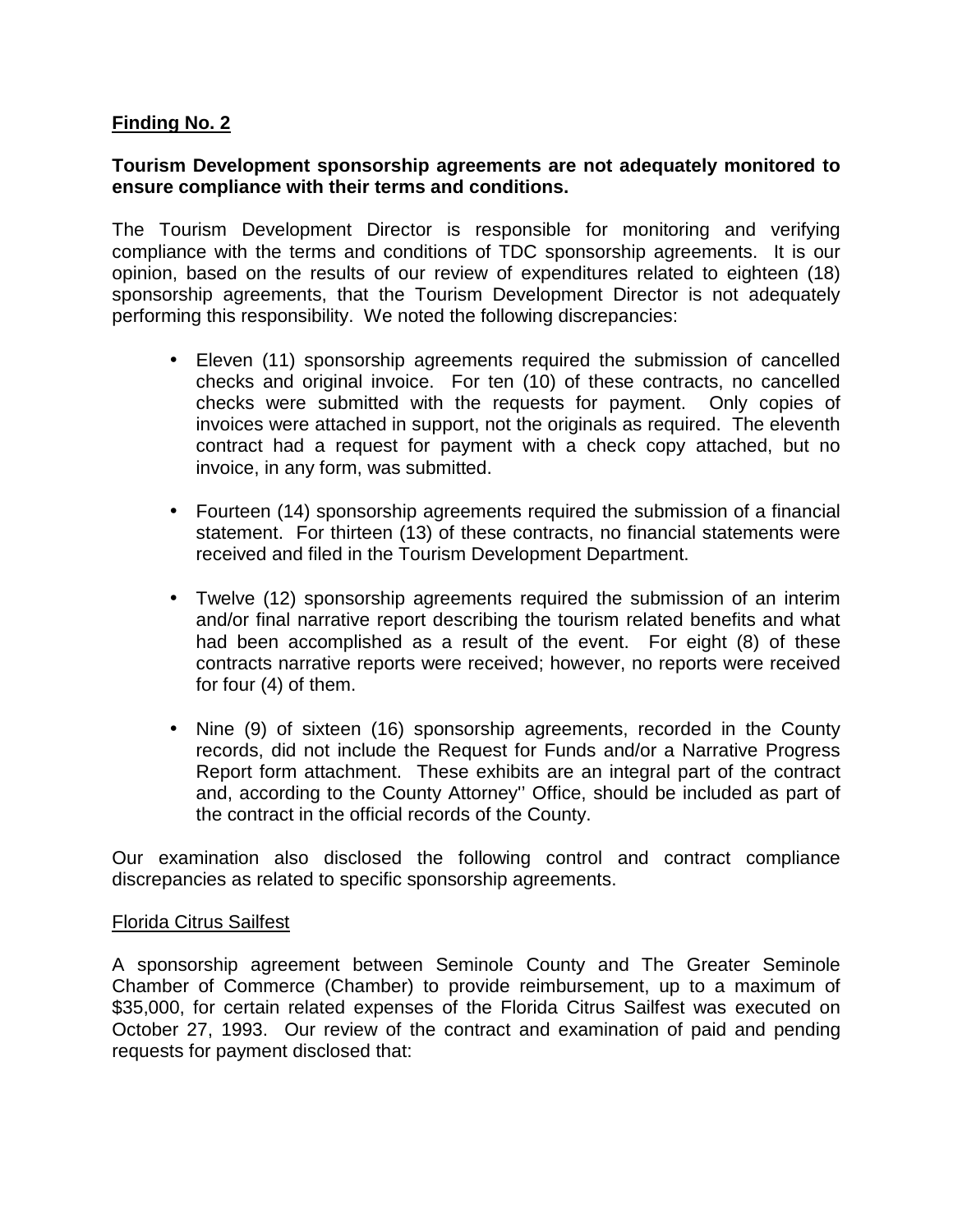- The agreement between Seminole County and the Chamber prohibits the assignment of the contract to a third party without the written consent of both. However, all Sailfest activities and financial transactions were handled by the Florida Citrus Sailfest Committee, a third party, with the Chamber participating only as a "pass-through" agent for the requests for funds. No written assignment to the Sailfest Committee was executed. Consequently, this constituted an improper assignment of the agreement to a third party by the Chamber and should have been caught and corrected by the Tourism Development Department if it had properly monitored compliance with the contract.
- The initial Request for Funds of \$17,456.96 was submitted to and paid by County Finance in January 1994. However, County Finance flagged the request for a more detailed review by Internal Audit because of contract compliance questions. Our review determined that the Sailfest Committee (through the Chamber) was overpaid \$14,642.72 for four invoices for private entertainment, food, and beverages that were non-reimbursable expenses per the Sailfest Agreement. An additional Request for Funds, submitted to County Finance in February, was not paid pending additional information. The invoices totaled \$17,804.48, which included a charge of \$4,170.08 for trophies, another non-allowable expense. Therefore, the net reimbursable amount under the terms of the agreement was \$13,634.40. Subcontracting the overpayment on the first Request for Funds from the net amount payable on the second Request resulted in an amount due to Seminole County of \$1,008.32 from the Sailfest Committee.

Fortunately, we noted in our examination of the Sailfest Committee's budget and expense records that there appeared to be other allowable expenditures in excess of the over-payment amount that could be submitted to the County for reimbursement under the agreement. Per our recommendation, County Finance returned copies of both Requests for Funds to the Tourist Development Director with the non-allowable expenses highlighted on the invoices and an explanation for the return. The Tourist Development Director contacted the President of the Chamber and the Executive Director of the Sailfest regarding the matter and requested that they submit any additional Sailfest related expenses for reimbursement that met the criteria of the Agreement. In May 1994, a final request for payment in the amount of \$11,876.09 was received from the Chamber for reimbursement. After proper verification of compliance with the Sailfest Agreement and deducting the previous overpayment, the request was paid by County Finance in June.

• We also noted that original invoices and cancelled checks for the expenditures did not accompany the Requests for Payment as required by the agreement. The Requests for Funds were authorized for payment by the Tourist Development Director. He indicated to us that he approved them for payment because they were all promotional related expenses and that he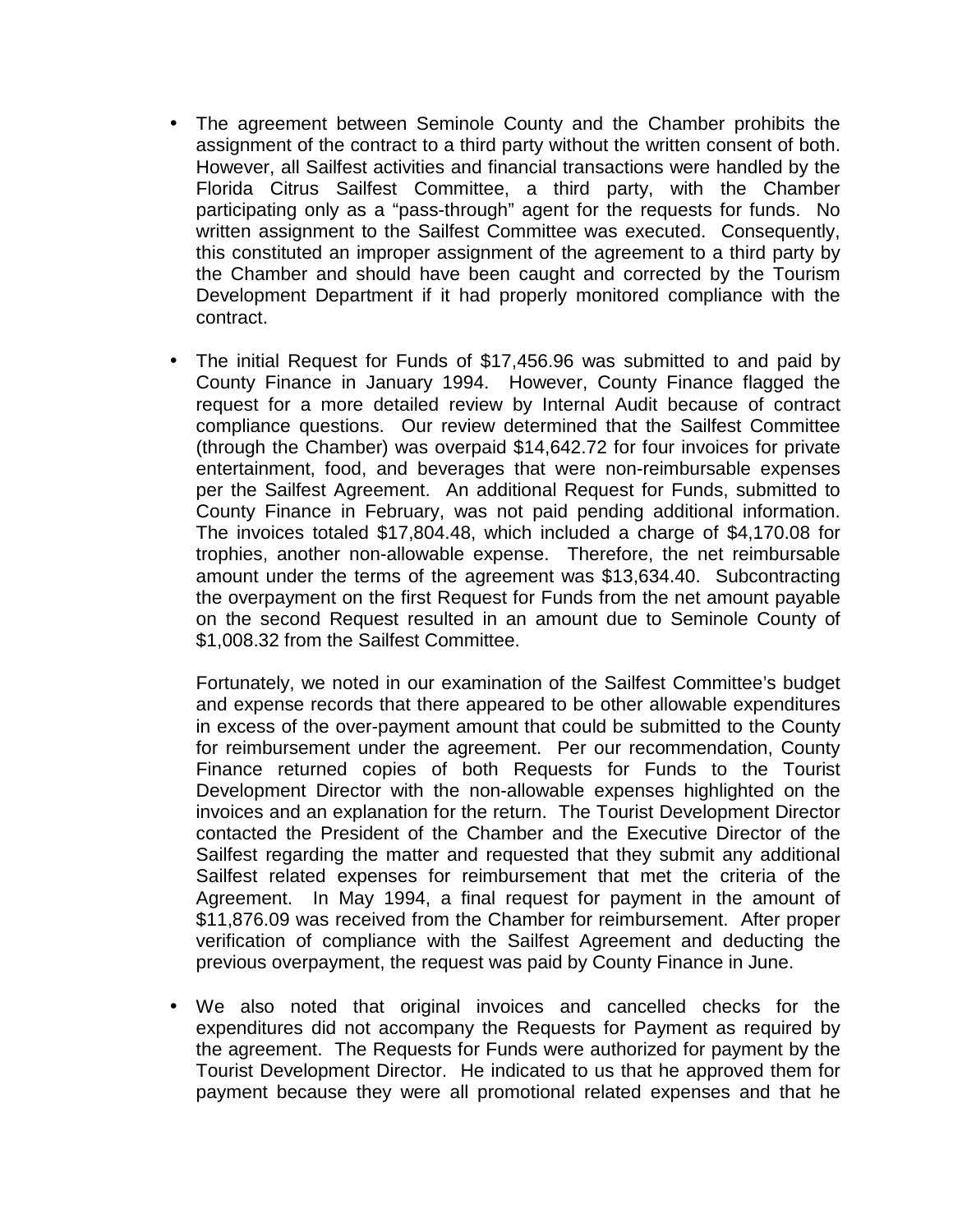disagreed with our findings. It is our opinion that our interpretation of the contract's terms and conditions was fairly liberal and that those expenditures we deemed non-allowable were clearly defined as such in the Sailfest Agreement.

#### Valentine's Day Festival

On January 13, 1994, Seminole County's Tourism Development Council (TDC) reviewed a proposal from the Altamonte Springs Community Redevelopment Agency (CRA) to provide financial support for a two day Valentine's Day Festival at Cranes Roost, scheduled for February 12 and 13, 1994. The TDC authorized sponsorship support of \$11,800 for the event. However, the contract (i.e., Outdoor Performance Agreement) between Seminole County and the CRA was not approved and executed by the BCC until March 8, 1994, more than seven (7) weeks after the TDC authorized the sponsorship and three weeks (3) after the event.

# Orlando Area Sports Commission

The agreement between Seminole County and the OASC, dated October 6, 1992, to provide it operating funds of \$50,000 per year, stipulates, in part, that OASC will provide proof of adequate Liability and Worker's Compensation insurance and make quarterly activity and financial reports to Seminole County. Internal Audit determined that:

- Proof of liability and worker's compensation insurance was not obtained from OASC to verify that the coverage was adequate per the agreement by the Tourism Development Department.
- Quarterly reporting requirements were not met by OASC. The first activity report was received in October 1993, and covered the fiscal year period of October 1992 through September 1993. No quarterly activity reports were received during this period. The first financial report was received in February 1994, covering the calendar ear period of January through December 1993. No quarterly financial reports were received during this period. The financial report consisted of a summary of expenditures in twelve categories compared to budget, but did not include revenues amounts and sources.

# Lake Brantley High Swimming Complex

A sponsorship agreement was executed on April 3, 1992, between Lake Brantley High School Athletic Boosters, Inc. (Boosters) and Seminole County to provide \$150,000 of financial assistance toward the construction of a swimming complex at the high school. The agreement required the execution of contracts between the Boosters and the Seminole County School Board (Board) and the Boosters and the general contractor before the funds were disbursed. The contract between the Boosters and the School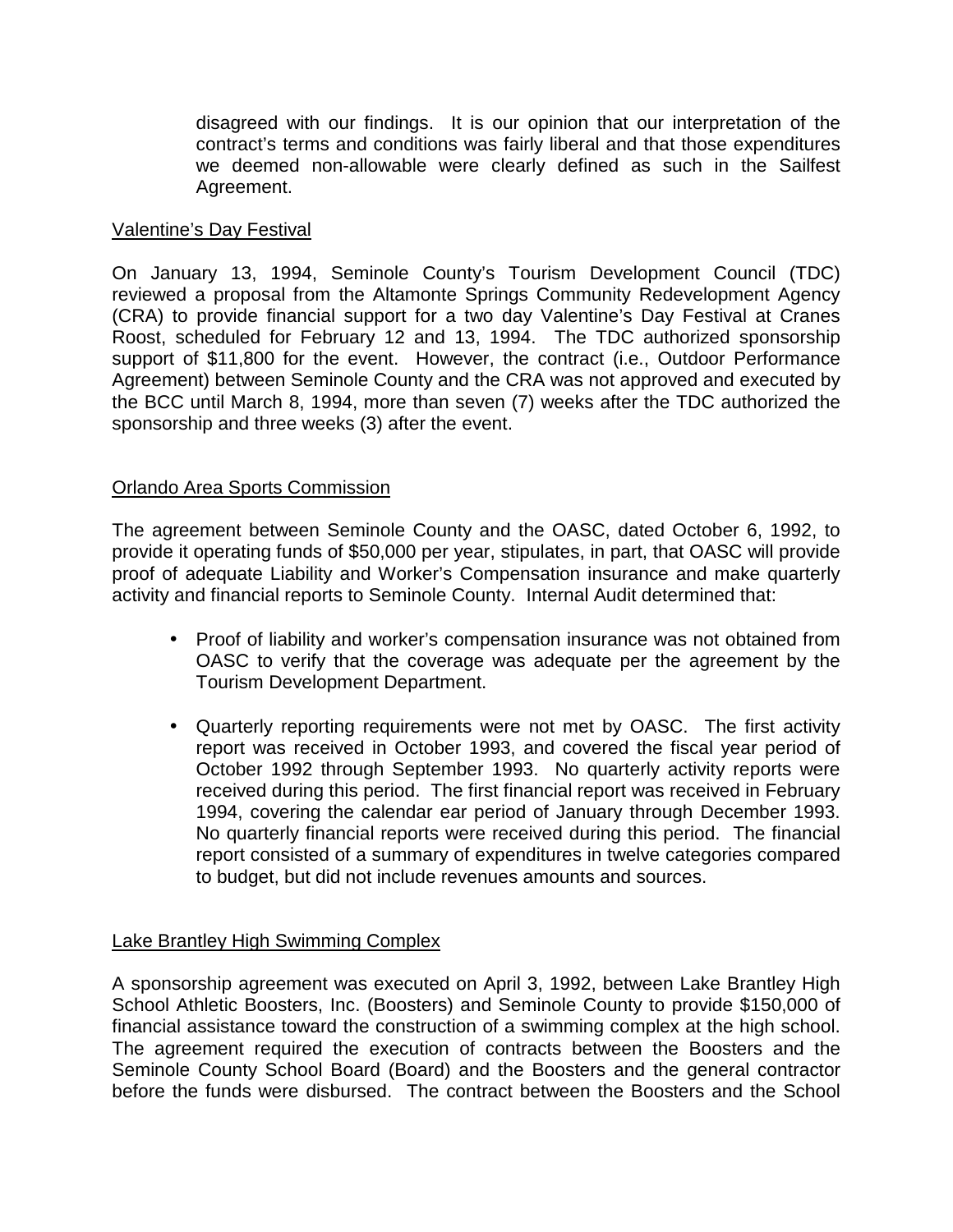Board was to provide "authorization to and the terms and conditions of constructing the Complex on the Seminole County School Board's property, and the conveyance by the Boosters of the Complex to the Seminole County School Board subsequent to completion of construction of the Complex."

The funds were released by Seminole County under the authorization of the Tourism Development Director to the Boosters on May 15, 1993. However, there was no evidence in the Tourism Development's files to indicate that a copy of the contract between the Boosters and the general contractor was ever received prior to authorizing the payment and, per the Tourism Development Director, a contract between the School Board and the Boosters was still being negotiated as of May 26, 1994.

# **Recommendations**

TDC sponsorship agreements include specific terms and conditions for the legal protection of the County and to assure that Tourist Development Tax funds are used in the manner specified by the BCC. It is the responsibility of the Tourism Development Department to ensure compliance with all contract requirements of a TDC sponsorship agreement. We recommend that:

- The Tourism Development Department set up a system whereby the terms and conditions of each sponsorship agreement are defined and documented, and are checked off as they are completed. This will provide an easy reference as to the compliance status of an agreement and identify missing items for follow-up.
- When a sponsorship agreement stipulates that certain terms and conditions be complied with prior to the release of funds, the Tourism Development Director should assure that the terms and conditions are satisfied before authorizing the disbursement of funds.
- When a sponsorship agreement allows for the release of funds prior to the contract requirements being completed, the Director should still assure that the terms and conditions are met within the time frame specified before closing the file. If the beneficiary of such a sponsorship agreement does not ultimately comply with the contract requirements, the discrepancy should be reported by the Director to the TDC and the County Manager for possible follow-up action as deemed necessary by them.

Internal Audit believes that the implementation of these internal control procedures will provide the necessary level of accountability for properly monitoring TDC sponsorship agreements for compliance with their terms and conditions and ensures that the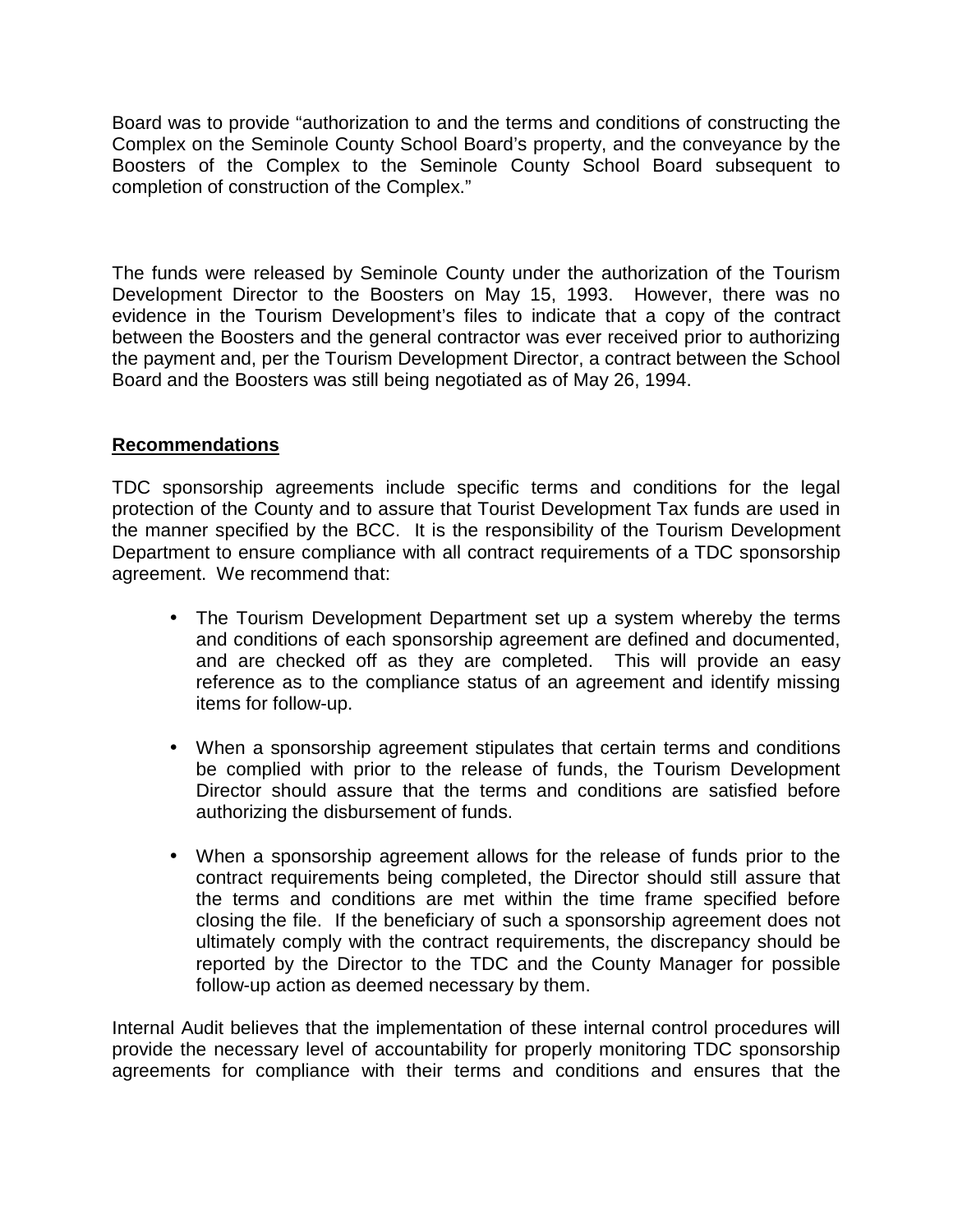Tourism Development Department performs its responsibilities regarding contract compliance.

Relative to the sponsorship agreement exhibits, they are an integral component of the contract and as such we recommend that the Tourism Development Department ensure that they are included in the sponsorship agreement submitted to the BCC for approval and subsequently recorded in the official County Records.

# **Finding No. 3**

# **Some of Tourism Development Department's operating practices do not comply with County policies.**

Our examination of general operating expenditures determined that some of Tourism Development's current practices do no comply with Seminole County's employment, purchasing, and travel expense policies. We noted the following inconsistencies in our review:

- 1) The Tourism Development Department has, on occasion, employed temporary, part-time workers for clerical assistance. The individuals were hired by the Tourism Development Director and paid directly as independent contractors through the County's disbursement system with no withholding of taxes. Consequently, this practice might be a violation of certain Internal Revenue Service (IRS) regulations and does not comply with Seminole County's personnel policies regarding part-time employment.
- 2) Tourism related advertisements are not always procured through the County's purchasing system nor are they always accounted for and allocated to the Display Advertising account, #110-01-10-00-00-511-30-49-00. Some advertising is purchased directly by Tourism Development and is allocated to the Promotional Activities account, #110-01-10-00-00-511-30-48-00, which is also the budge account used for sponsorship grants expenditures.
- 3) The Director, in the course of performing his duties and responsibilities, routinely incurs miscellaneous expenses (e.g., parking fees, luncheon meeting fees, etc.) that are submitted directly to County Finance for reimbursement without being reviewed for propriety and approved by his supervisor.

# **Recommendations**

To ensure Tourism Development Department's compliance with Seminole County's personnel and purchasing policies and improve accountability and control over these expenditures, we recommend that all: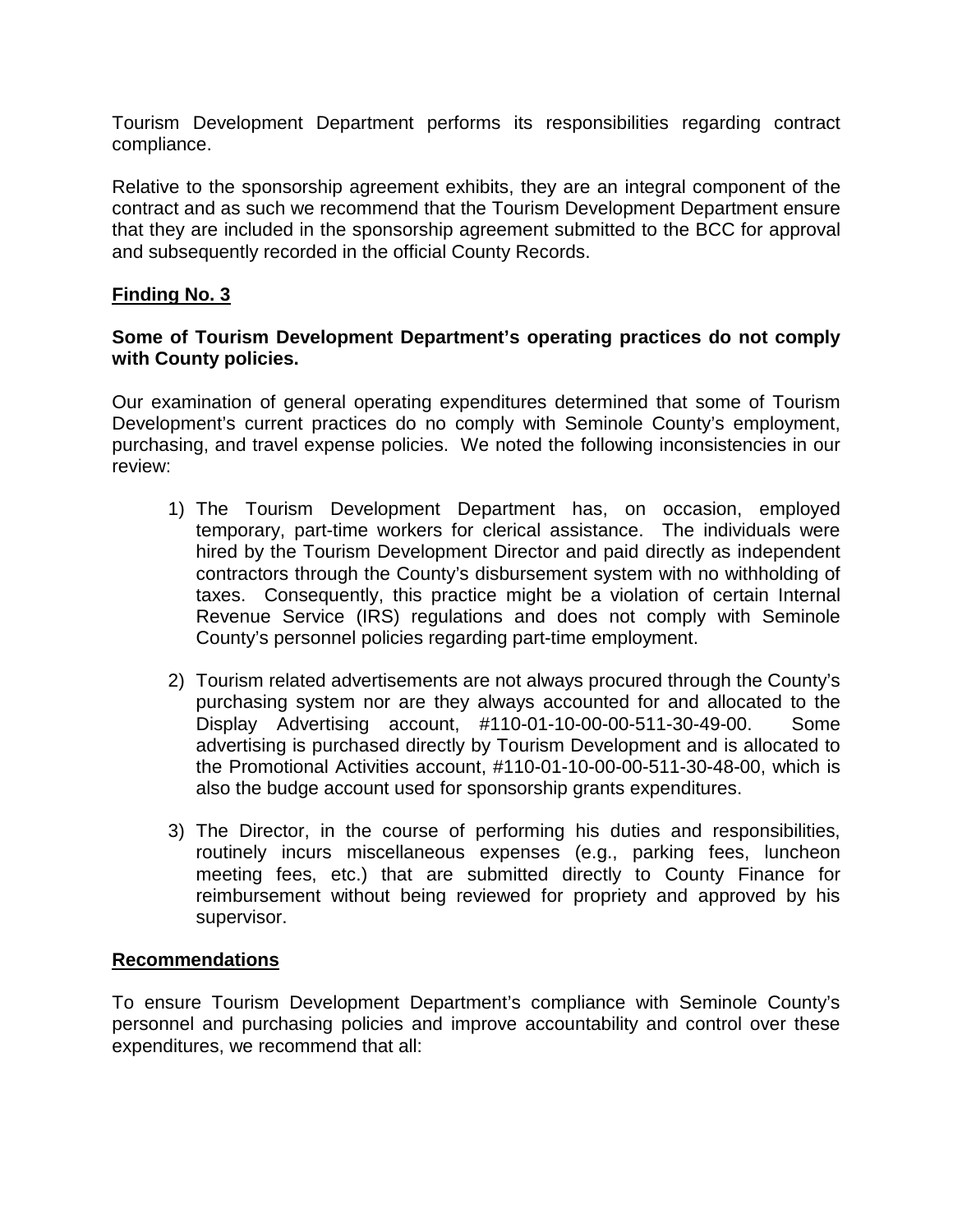- 1) Temporary help be obtained through and in coordination with the County's Employee Relations Department.
- 2) Advertising be processed through the County's purchasing system and accounted for under Account #110-01-10-00-00-511-30-49-00, Display Advertising, and that only sponsorship related expenditures, as defined in a sponsorship agreement be accounted for and allocated to the Promotional Activities account, #110-01-10-00-00-511-30-48-00.
- 3) All business related travel and miscellaneous expenses incurred by the Tourism Development Director be reviewed and approved by his supervisor, the Deputy County Manager/Administration, to assure the validity and propriety of the expenditures prior to submission and processing by County Finance.

# **Finding No. 4**

# **Financial control and accountability over Tourism Development's media relations consulting firms' travel and other reimbursable expenses is not adequate nor is it sufficiently addressed in the contract.**

Geiger & Associates, a media relations consulting firm, was awarded a consulting contract in July 1991 by Seminole County to assist the Tourism Development Department with their promotional activities. It expires on September 30, 1994. The contract called for a fixed monthly base fee to Geiger of \$4,000 plus reimbursable expenses including travel expenses, postage, printing, etc. Our examination determined that travel expenses incurred and submitted by Geiger employees for reimbursement under the contract are not sufficiently explained and documented as required by Florida Statute 125.0104 – Tourist Development Tax and IRS regulations regarding travel, entertainment, and gift expenses (Publication 463). We noted the following recurring discrepancies regarding travel and other consulting expenses reimbursed under the contract:

- No original meal receipts, hotel bills, gas and rental car receipts, or airline tickets were received in support of their employees' travel expense report only copies; even the travel expense report was a copy.
- No original telephone bills, shipping and postage receipts, clipping service invoices, and receipts for miscellaneous expenses were submitted to support the expense items listed on their billing invoices, only copies were provided in support for the expenditures.
- Travel expense reports did not contain adequate documentation or explanations to support the expenditures. For example: meals that included guests did not indicate who the guests were, their organization and position,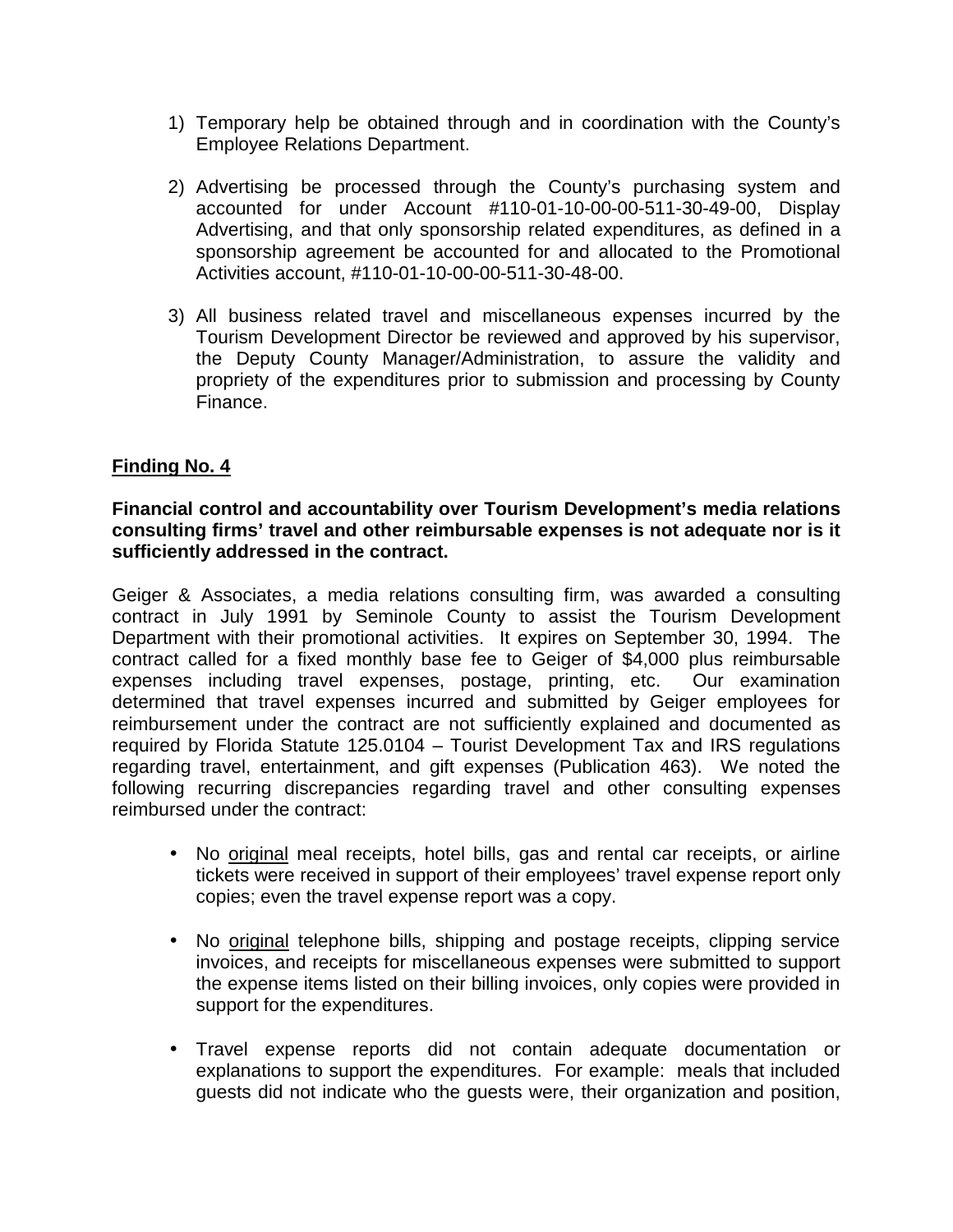and the business purpose of the meal and/or entertainment; long distance phone calls were not explained; receipt stubs without the restaurant name and location.

- Tips of twenty percent or more of the meal cost were paid by Geiger employees and included in the meal total for reimbursement.
- Miscellaneous tips, listed on travel expense reports, were not adequately explained. Although the tip amounts ranged from \$2 up to \$40 a day, it was not unusual to find amounts of \$15 and \$35 recorded. Sometimes "baggage" or "portage" was written at the start of the Tip line on the report, but usually there was no explanation at all. There may have been legitimate reasons for incurring tips of these amounts, yet without proper explanation, these reasons could not be ascertained.

Florida Statute 125.0101(9)(a) states that, "all travel and entertainment-related expenditures in excess of \$10 made pursuant to this subsection shall be substantiated by paid bills thereto," and "complete and detailed justification for all travel and entertainment-related expenditures made pursuant to this subsection shall be shown on the travel expense voucher or attached thereto." IRS requires that certain elements be sufficiently documented to prove the validity of travel and business expenses including, but not limited to, the amount of the expenditure, date of expenditure, receipts for each expenditure over \$25, and for entertainment related expenditures, the names and business relationship of persons being hosted, and the business purpose, and the name and location of the meal and/or entertainment, as applicable. It is Internal Audit's opinion that neither the Florida Statute or IRS documentation requirements are being met by Geiger & Associates, and that their tipping practices are excessive.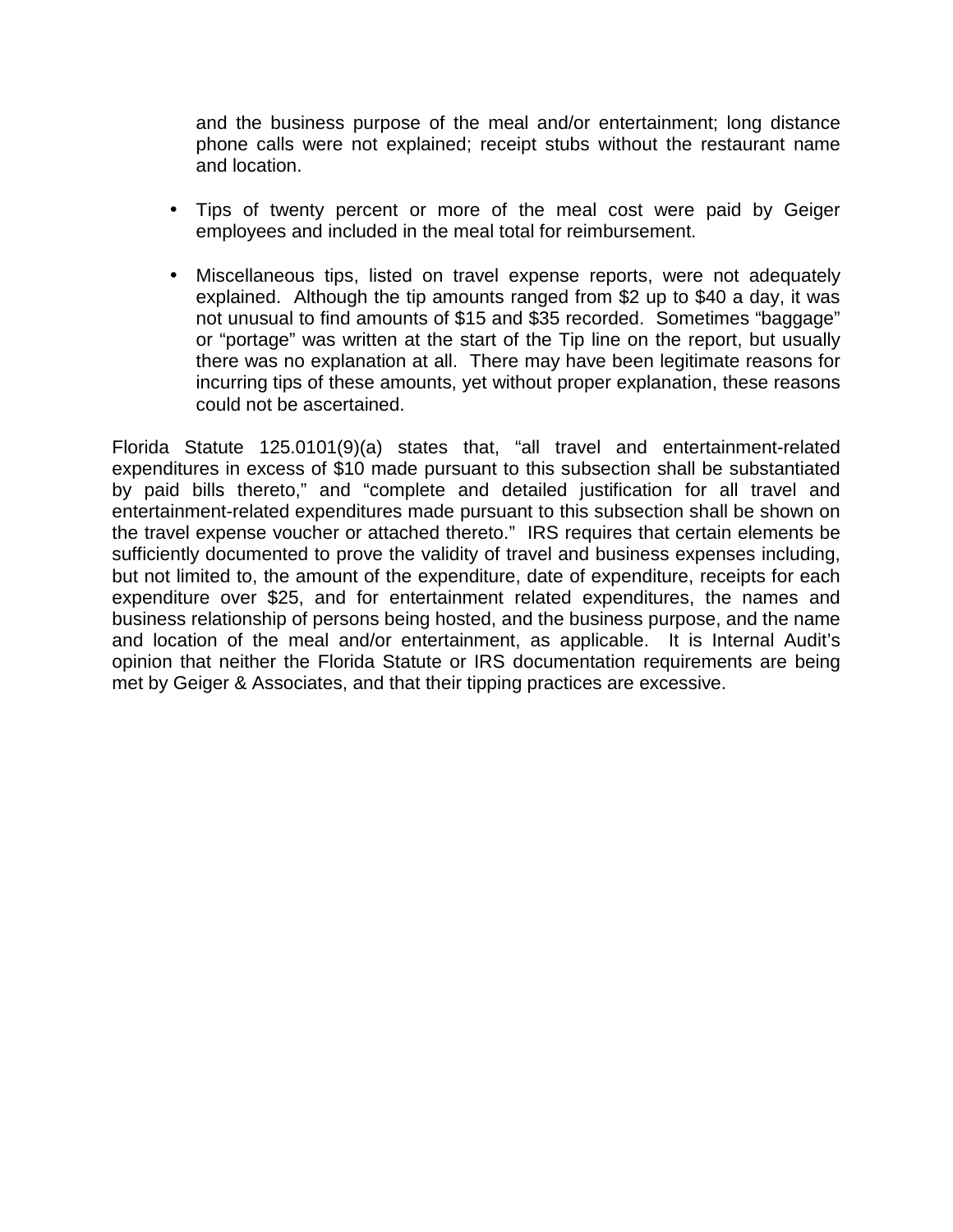# Financial Control & Accountability

From a financial control perspective, we found the consulting contract between Seminole County and Geiger & Associates somewhat vague and lacking in specifics. Our opinion is based on the following:

- The contract does not define what travel and entertainment expenses are appropriate and allowable as elaborated above.
- The contract does not include any mention of a monthly or yearly not-toexceed amount for reimbursable expenses.
- The contract indicates that expenditures will be reimbursable, "if prior approval is authorized by the County," (i.e., the Tourism Development Director). This process of requesting and giving "prior approval" is not defined. The Director stated that this process is done verbally and is not documented in writing.

We also noted in our review of the contract that proof of satisfactory levels of liability and worker's compensation insurance, as defined in the contract, was not obtained by the "County." However, it is not clear whether it was Tourism Development or Purchasing Division's responsibility to assure compliance with this provision since the contract was let through the County's purchasing system.

# **Recommendations**

Regarding the current contract with Geiger and Associates, we recommend the following:

- Changes and alterations to any documents are almost impossible to detect on a copy. Consequently, payments should only be made based on original invoices and receipts. This is a basic and generally accepted financial control that should be an integral part of every organization's system of internal controls. It is our opinion, since Seminole County is the ultimate payer of the expenses, that all expense reimbursements to Geiger be supported by original documents or not paid. Geiger does not need the originals. Copies should be sufficient for their records since these expenses are not deductible for tax purposes anyway.
- Tipping is a customary practice when traveling and/or dining, especially given the promotional and entertainment duties of Tourism Development and Geiger & Associates' personnel. However, as stated in F.S. 125.0104 (9), all expenditures must be "reasonable and necessary." Consequently, the amount and purpose of a tip should be sufficiently documented to avoid the appearance of impropriety and comply with the documentary requirements of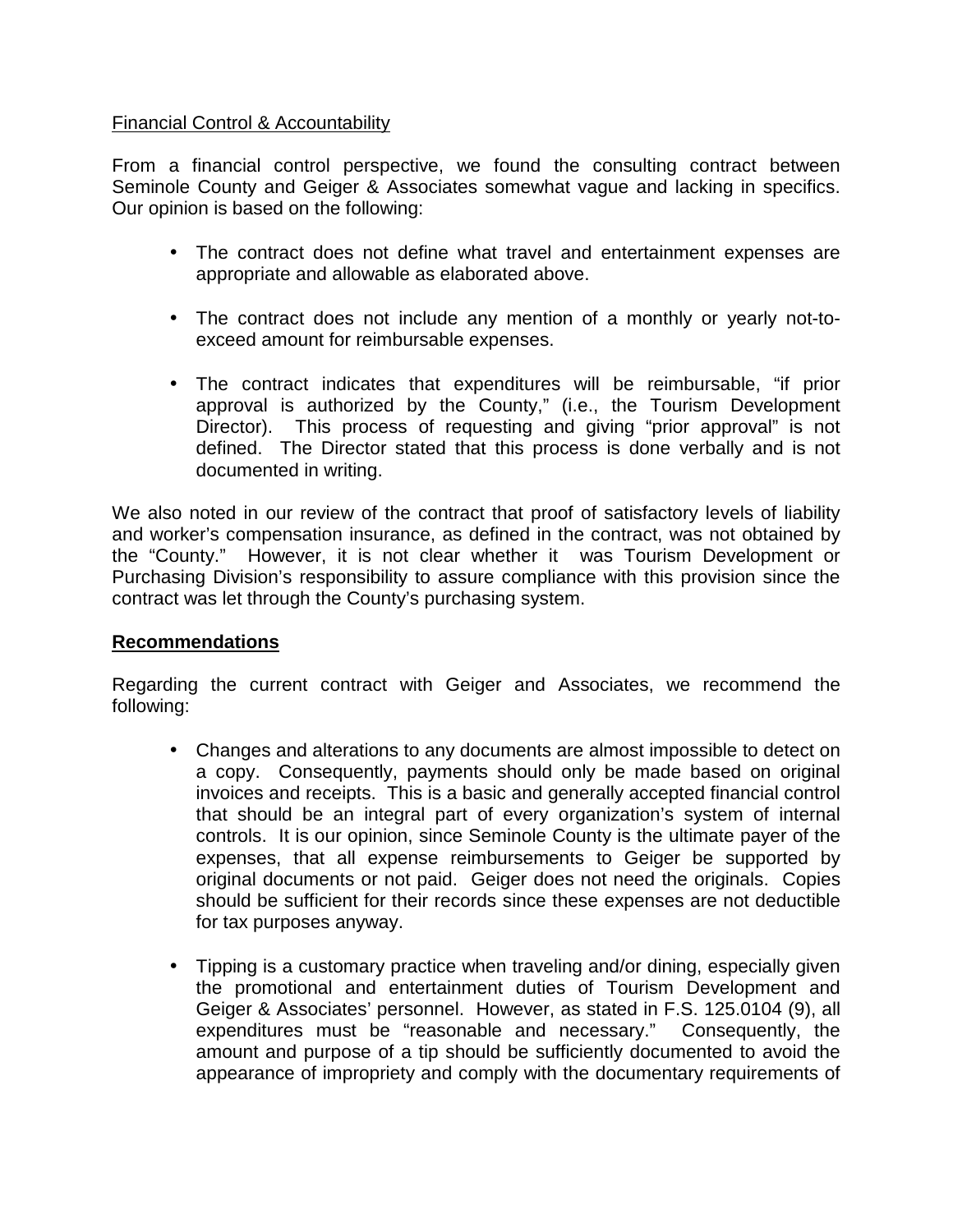this Statute and the IRS. One cannot evaluate what is reasonable and necessary if this information is not present.

Defining the appropriateness of tip amounts is more difficult because of its subjective nature. Fortunately, there are a number of sources, such as the American Automobile Association, that provide guidelines regarding customary tip amounts and percentages. An excellent reference, which we believe is the most applicable to Tourism Development, is the travel policies of the Florida Department of Commerce since it is a state governmental organization and has similar promotional responsibilities. For example, waiter tips are limited to 15%, unless a larger amount is automatically included as part of the bill, and tips paid to taxi drivers in excess of 15% will not be reimbursed.

In our opinion, Geiger & Associates' tipping practices need to be addressed. We suggest that the Florida Department of Commerce's travel policies regarding tipping be used and communicated to Geiger until the County has developed its own tourism development related travel policies (as recommended below).

# Tourism Development Travel Policies

Based on the number of discrepancies we identified in our review of travel expense reports as discussed herein, it is apparent that these discrepancies are the result of a lack of clearly defined travel policies for Tourism Development personnel and their consultants. The Tourism Development Department has a unique mission as compared to other local governmental units. Florida Statute 125.0104 explicitly recognizes this and authorizes the agency to make reasonable and necessary expenditures for travel and entertainment, where applicable, "in connection with the performance of promotional and other duties of the agency."

Therefore, to eliminate any misunderstandings and assure statutory and regulatory compliance while still providing enough flexibility to accomplish their promotional and advertising responsibilities, we recommend that Seminole County develop travel policies specifically for the Tourism Development Department's personnel and consultants.

#### New Consulting Contract

It is our understanding that the Purchasing Division has solicited Request for Proposals for a marketing public relations consultant since the current consulting contract with Geiger will expire on September 30, 1994. We believe the new consulting contract provides an excellent opportunity to improve financial control and accountability over the consultant's reimbursable expenses. Therefore, we recommend that the new consulting contract include these provisions:

• All reimbursable travel and entertainment expenses and the corresponding documentary requirements be defined. This is necessary because, although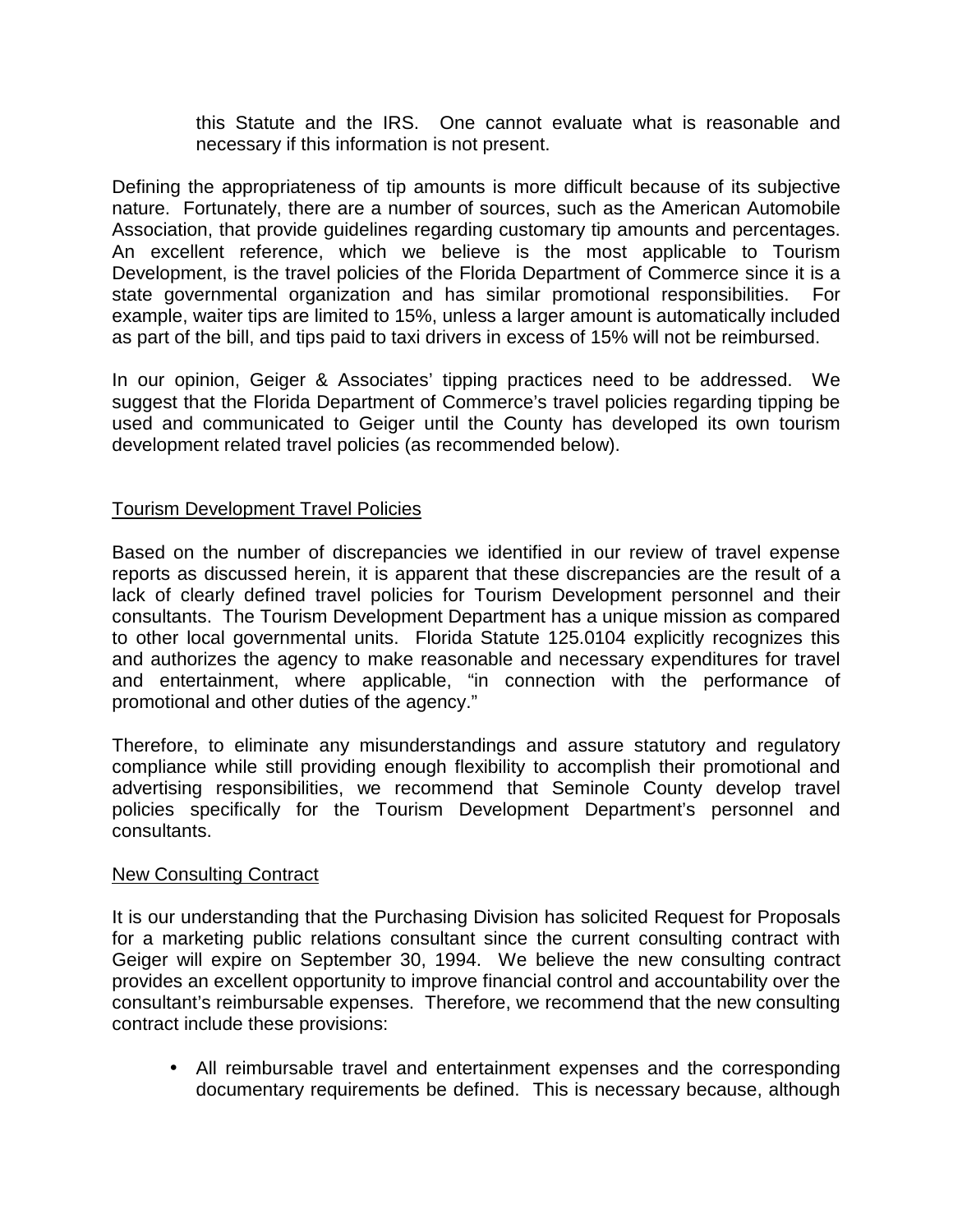it is the Tourism Development Director's responsibility to assure compliance with the terms and conditions of all contracts where Tourist Development Tax funds are expended,, it cannot be expected that the consulting firm or the Tourism Development Director be accounting and tax experts. By defining what expenses are allowable and what is sufficient documentary support for their reimbursement, it significantly reduces misinterpretations by all parties involved in the submission/payment process and provides tangible details for verifying compliance with the contract's requirements.

- A not-to-exceed amount for reimbursable expenses as negotiated with the consulting firm selected by the County.
- If pre-approval of the consultant's reimbursable expenses is required, it should be documented in writing by the Tourism Development Director with a copy forwarded to County Finance for evidence of approval.

The extensive liability, property, and worker's compensation insurance requirements in the Marketing Public Relations Consultant Agreement are included for the legal protection of the County. Therefore, it is extremely important that this proof of insurance is obtained and verified "prior to the commencement of work" under the new contract. (At this time, it is a moot point relative to the current contract with Geiger & Associates). We believe the Purchasing Division should be responsible for this verification.

#### Original Documents

As stated above, relative to the Geiger consulting contract, payments should only be made based on original invoices and receipts. We cannot emphasize enough the importance of this basic financial control technique. It should be an integral part of every organization's system of internal controls. We strongly recommend to the County Manager and County Attorney that all consulting contracts contain the requirement that only original reports, bills, invoices, etc. must be submitted where expenses will be reimbursed by the County.

# **Finding No. 5**

# **Formal, written goals, objectives, and standards for measuring and evaluating the effectiveness of the Tourism Development Department do no exist.**

Formal goals, objectives, and operating standards have not been developed to measure, quantify, and evaluate the effectiveness of the Tourism Development Department and its various sponsorship programs and promotional activities. Currently, according to the Deputy County Manager/Administration, limited information such as hotel occupancy rates during an event are used for gauging Tourism Development's effectiveness. However, this information is provided by the same groups to whom sponsorship funding is paid and may not be totally objective regarding their results.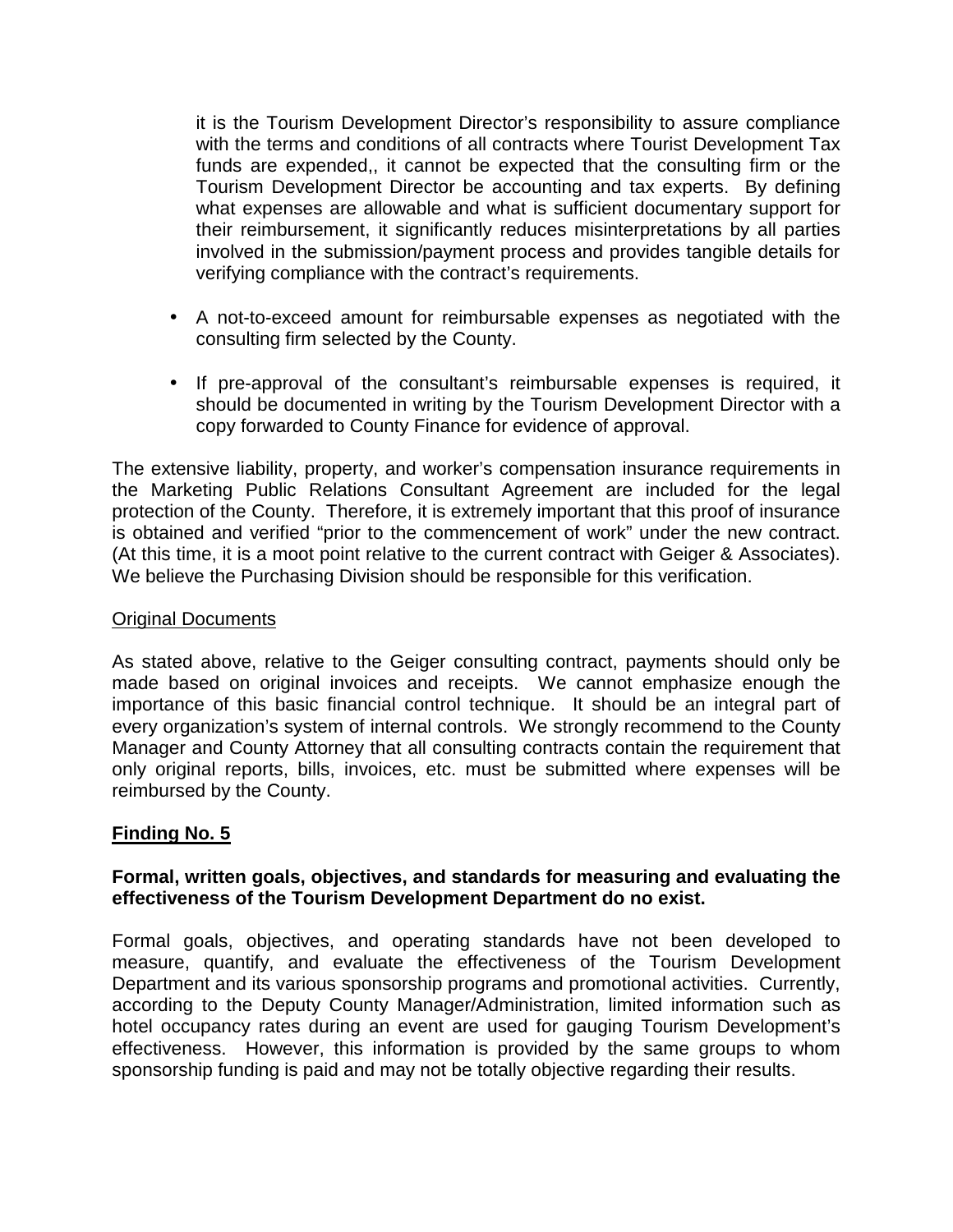# **Recommendation**

Without written, quantifiable goals, objectives, and operating standards, it is impossible to measure the effectiveness and evaluate the performance of any department. It is our understanding that one of Seminole County Government's top operational priorities is to develop departmental goals and objectives for performance audits and evaluations. Internal Audit agrees and supports this extremely important goal since it will improve government accountability and allow performance evaluations to be made. Therefore, we recommend that Tourism Development, under the guidance of the Tourism Development Council and with the assistance of the County's Office of Management and Budget (OMB), develop departmental goals, objectives, and operating standards.

Operating standards should include comparative analysis methods and techniques to identify and evaluate the impact of sponsorship and advertising expenditures on hotel, restaurant, and retail revenue generated. For example, OMB has developed a cash flow report that compares Tourism Development Tax revenues by month to month and year to year. The report is somewhat basic and does not reflect the area's general economic climate and its effect on tourism. However, it does appear to have the potential to become a useful measurement tool for analyzing the impact of TDC activities with more work and Tourism Development's cooperation. OMB is also trying to develop a way to measure the incremental increase in rooms rented as a result of a TDC sponsored event as compared the normal occupancy levels for the same time period. We admit that developing useful standards will not be easy, but by utilizing their consultants and OMB, we believe progress can be made.

# **Other Issues**

- 1. Geiger & Associates' contractual payments are budgeted and allocated to Tourism Development's Contractual Services account, #110-0-00-511-30-34-00. The budgeted amount for the current fiscal year was \$72,000 (i.e., \$48,000 base fee plus \$24,000 for expenses annually). The Tourism Development Department's proposed 1994-95 fiscal year budget includes an unexplained and undocumented increase of \$35,000 for this account. We believe this increase should be properly explained for budget evaluation purposes.
- 2. The Request for Funds form needs to be revised since the instructions do no reflect the current process for submitting the request for payment. The instructions require the form to be submitted to OMB. The Request should indicate that it be submitted, with attachments (i.e., original invoices), directly to the County Finance Department. A copy of the request form and attachments should be sent to the Tourism Development Department for verification of compliance with the terms and conditions of the contract. After verification, the request copy with the Director's authorizing signature should be forwarded to Finance Department for matching to the original and subsequent payment.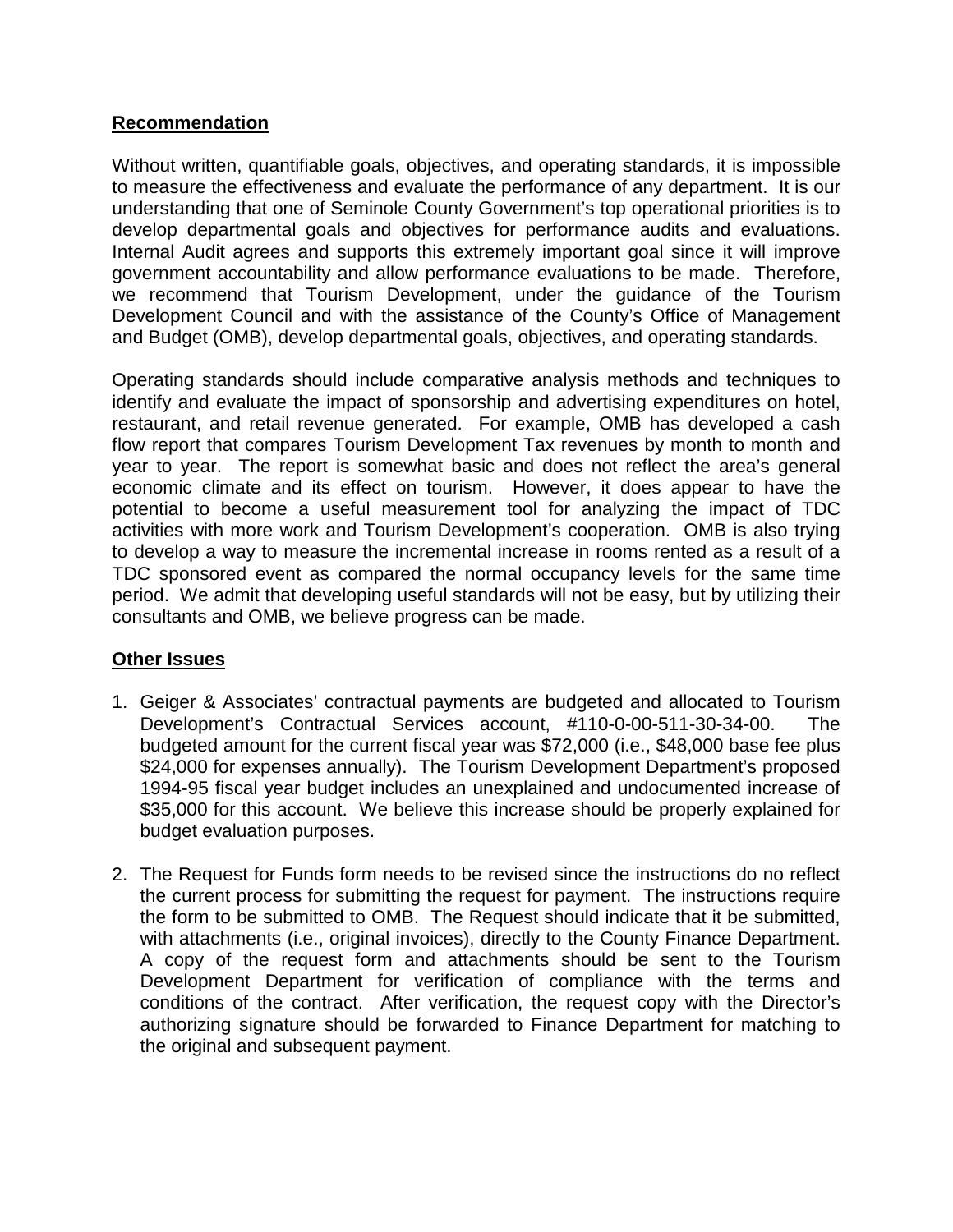- 3. Regarding the Orlando Area Sports Commission (OASC) activity and financial reports, we suggest that the Tourism Development Department request the OASC to include the following in their reports so that the four funding sources can evaluate the benefits of their participation:
	- Comparative information between the three counties and Orlando in their activity reports; and,
	- Revenues and a cash flow analysis in their financial report.
- 4. The Tourism Development Director informed us that, due to the department's internal growth, the offices it shares with the Altamonte Springs Community Redevelopment Agency are no longer adequate. So, he anticipates relocating in the near future; the third location in four years. Our visit confirmed that additional space is needed. However, we suggest that before moving, consideration be given to finding a location easily accessible from I-4 that will serve Tourism Development's needs for the next three to five years. This will eliminate the disruptive and costly impact of constantly relocating and make it easier for tourists to visit the Seminole County'' Convention and Visitor's Bureau which is part of the Tourism Development Department.
- 5. The Tourism Development Department maintains an off site post office box in Altamonte Springs. This necessitates one of the department's staff making a trip to it each day. Valuable staff time is lost and mileage expense is incurred. Eliminating the need for a post office box and having all mail delivered directly should be considered as part of the relocation plans (see above).
- 6. The Seminole County Sports Training Center (STC) was financed with a revenue bond issue backed by future Tourism Development Tax revenues on the premise that county tourism would increase as a result of the United States Soccer Federation moving its training offices to the STC. The STC would become the primary training site for the USSF's National soccer teams and would probably attract foreign teams as well. Our work included a very limited review of the STC's facilities and operational status. Although the STC served as the World Cup training site for the Irish team, the USSF has not moved its training staff into the office an training facilities provided under its agreement with Seminole County as of the date we finished our audit field work (June 24, 1994). We were advised by the Tourism Development Events Coordinator that USSF plans to move in after the World Cup competition has been completed. Therefore, at this time, Internal Audit is unable to express any opinion regarding STC's status, it's utilization, or compliance with any contractual agreements between Seminole County and the USSF.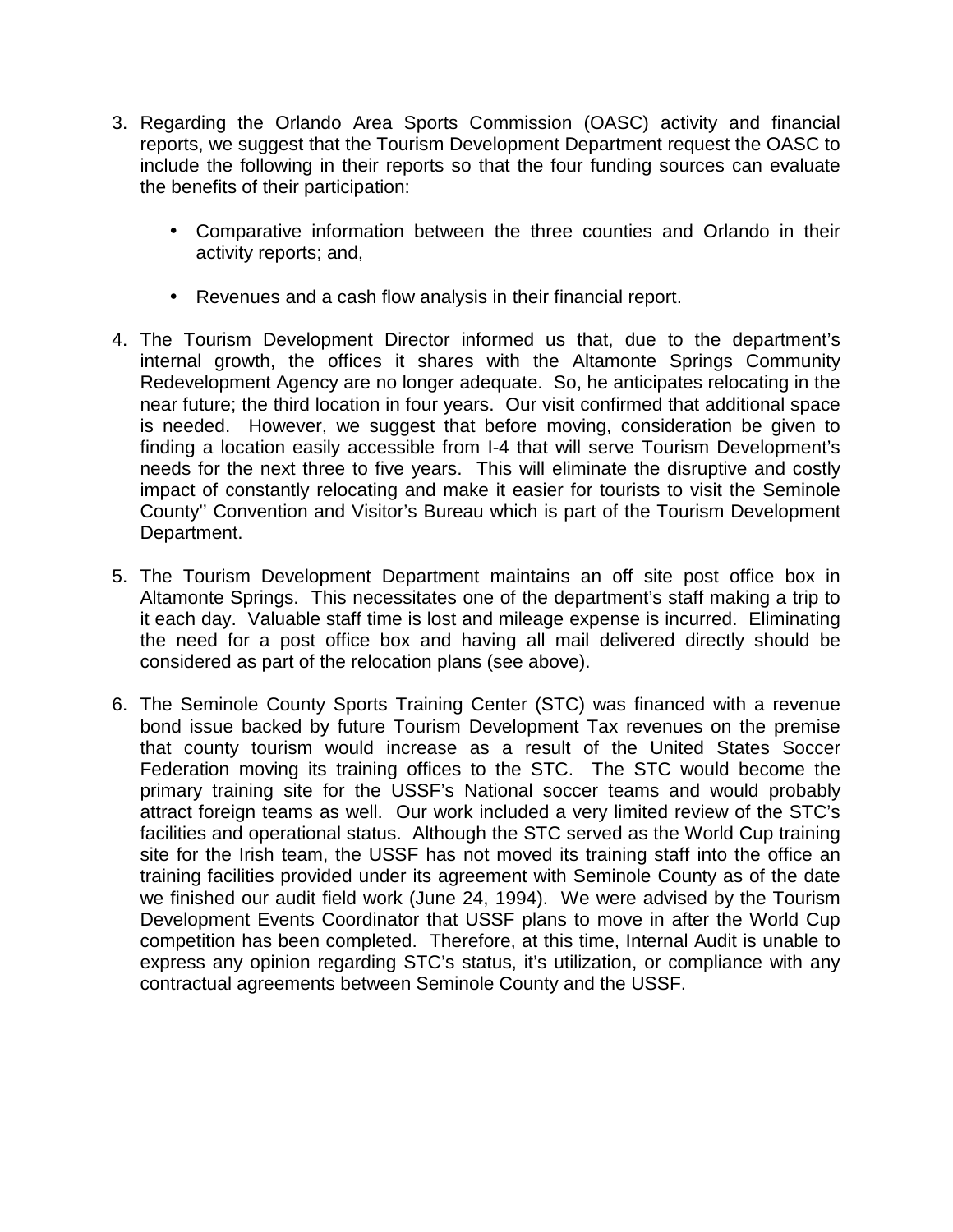# **Auditee's Responses**

The responses of Seminole County's Tourism Development Director, Jack Wert, to the findings and recommendations reported herein are included in the following pages.

Although there are some differences of opinion regarding certain audit findings, we are gratified to see that our recommendations were accepted and that corrective actions to improve the procedures and internal controls exercised over contract compliance and the expenditure process will be implemented. Following the Auditee's responses are Internal Audit's comments relative to them for additional clarification.

A follow-up audit will be scheduled within three months of the issue date of this report to review and evaluate the corrective actions implemented.

T. Paul Wise, Jr., CIA, CISA Maryanne Morse Internal Auditor **Clerk of the Circuit Court** 

 $\overline{a}$ 

 $\overline{a}$ 

County Auditor

Julie K. Watermolen, CPA, CFE Internal Auditor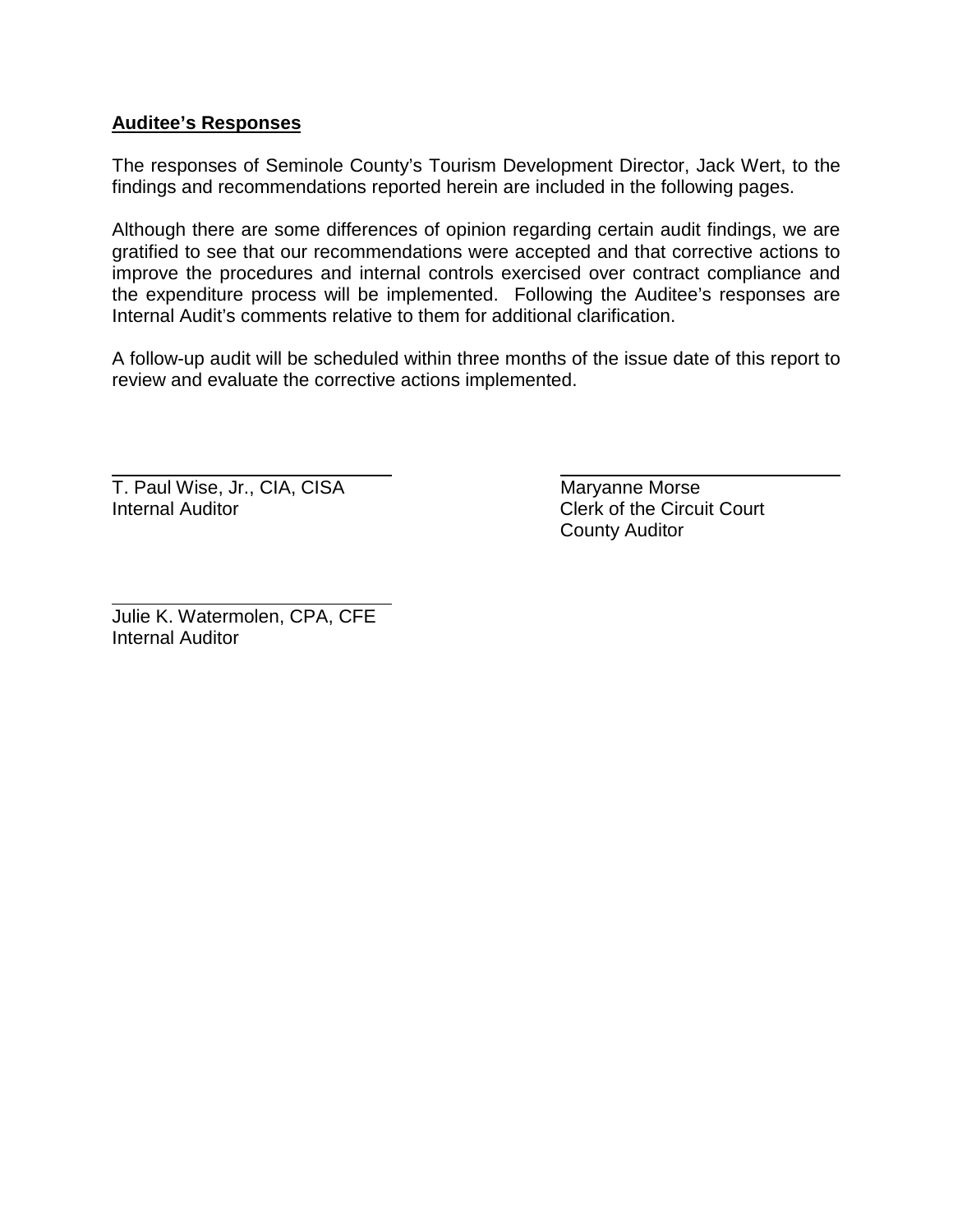#### **Internal Audit's Comments**

The audit findings disclosed in our report are based on factual evidence and were determined in an objective manner. Therefore, our audit report is accurate as presented. While the details of why the discrepancies occurred can be argued on both sides, the overall issue deals with the need for appropriate checks and balances, as well as financial and administrative controls to improve the accountability and internal control over expenditures of Tourism Development Tax revenues and ensure compliance with state statutes, local ordinances, and County policies. We believe that the positive acceptance of our audit recommendations and their implementation by the Tourism Development Department will provide the necessary improvements to sufficiently address the accountability and internal control weaknesses identified in the audit.

The following comments are presented to clarify several issues raised as a result of our review of the auditee's responses.

#### **Budget Process vs. Expenditure Process**

The budgeting process provides the means whereby Seminole County's Board of County Commissioners (BCC) allocates anticipated revenues (i.e., resources) to the various departments by operational budget categories for the coming fiscal year. The expenditure process is the method by which these resources are actually disbursed, within the framework of the BCC approved budget. The BCC's approval of a department's budget does authorize County Finance to expend funds without the subsequent approval of the BCC for those expenditures subject to the checks and balances of the County's purchasing and accounts payable systems. This includes the Tourism Development Department as well. However, budget approval by the BCC does not pre-authorize any expenditures, per County policy, are subject to review by the County Attorney for legal implications and compliance with state statutes and county ordinances, and subsequent approval by the BCC.

Approximately one-third of the Tourism Development Department's budget (\$300,000) is expended on promotional activities and sponsorship agreements (i.e., monetary grants and contractual obligations). For the 1993-94 fiscal year, the Promotional Activities category of the Tourism Development budget includes \$183,000 for "Other TDC Initiatives" not specifically defined. If budget approval by the BCC was all that was required, it would, in County Government without any financial or legal checks and balances. Certainly there needs to be some mechanism for unanticipated promotional opportunities and situations which require fast action, but these occurrences can be minimized through sound planning and follow-through.